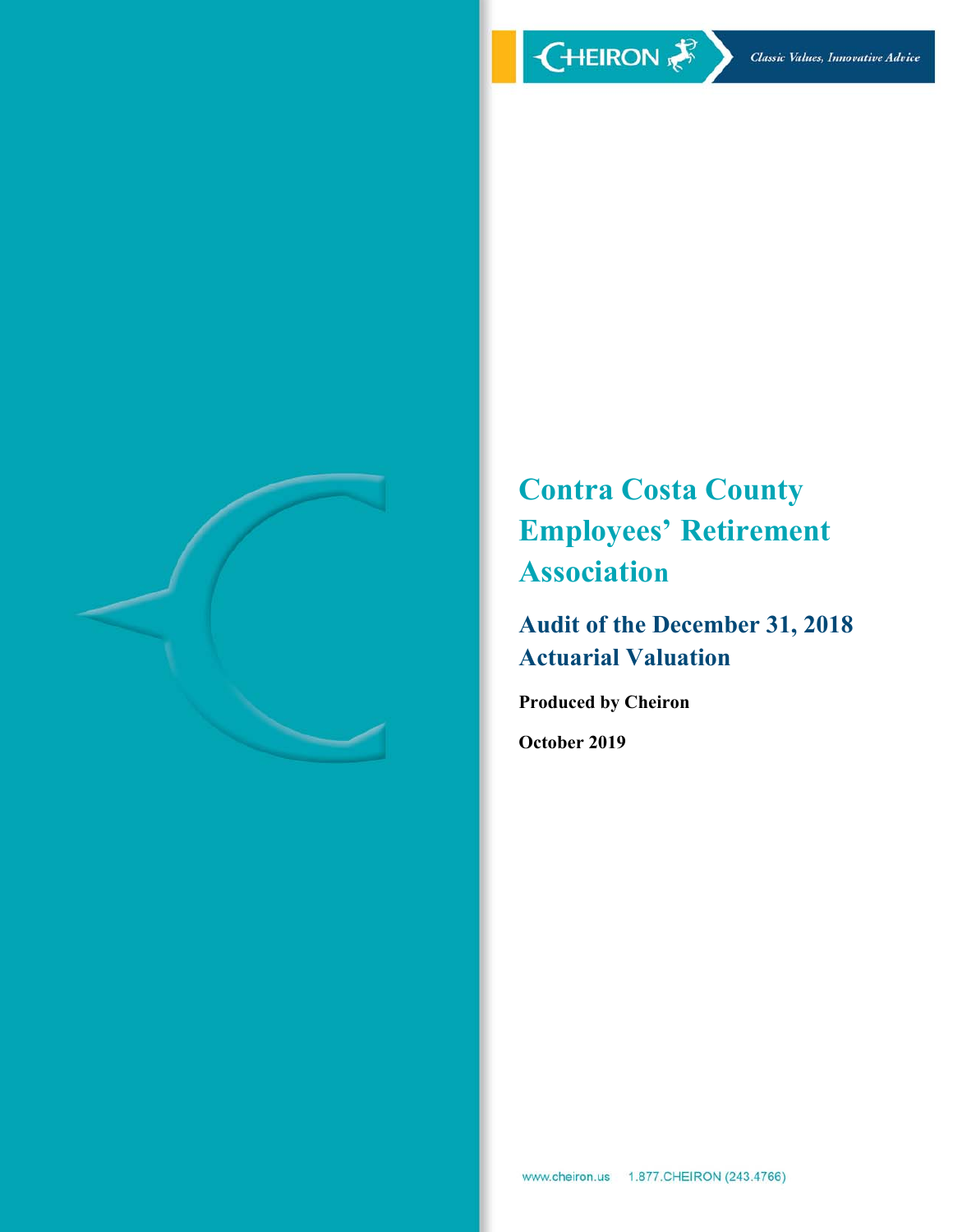# **TABLE OF CONTENTS**

| <b>Section</b> | Page |  |
|----------------|------|--|
|                |      |  |
| Section I      |      |  |
| Section II     |      |  |
| Section III    |      |  |
| Appendix       |      |  |
|                |      |  |
|                |      |  |

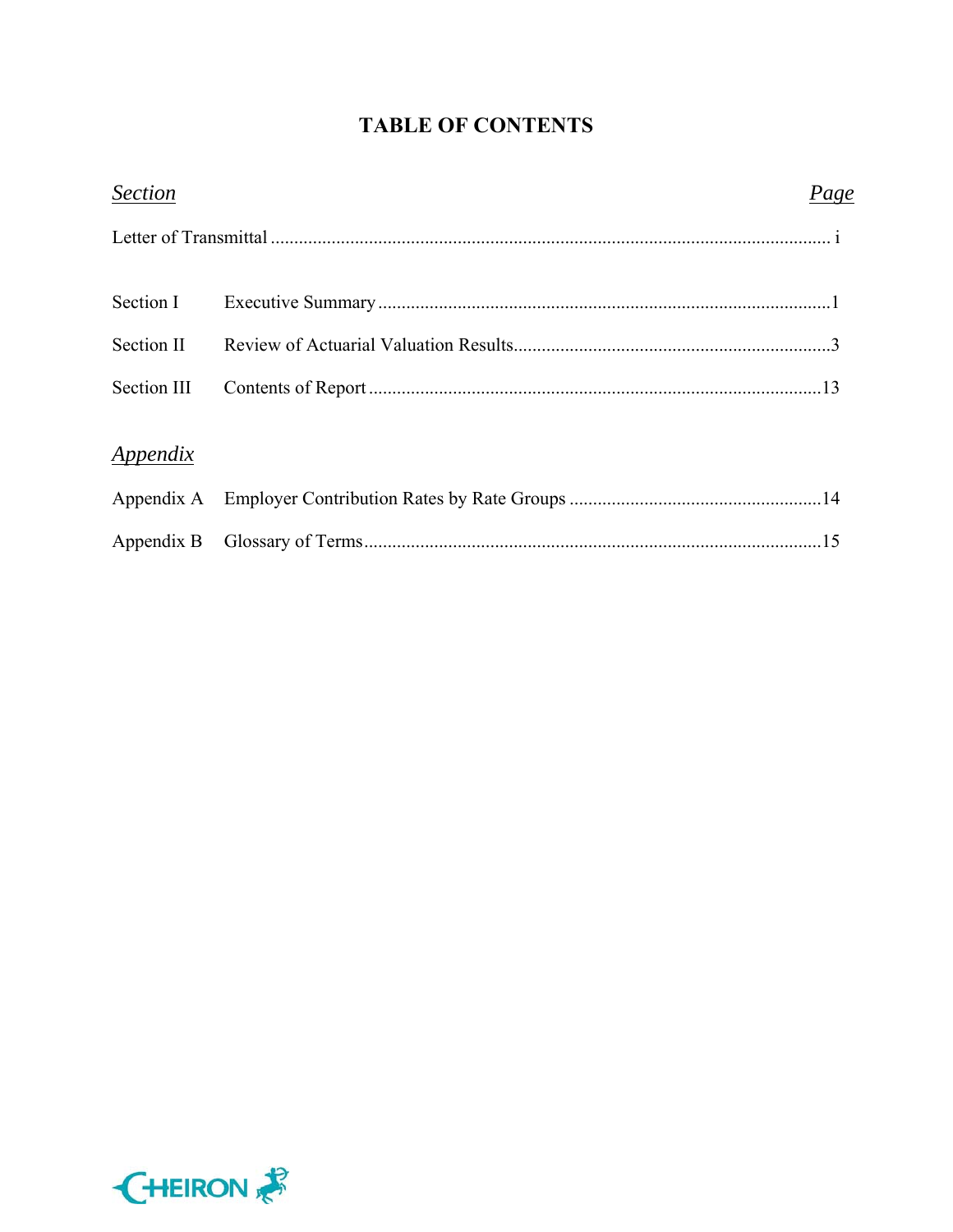

#### *Via Electronic Mail*

October 29, 2019

Board of Retirement Contra Costa County Employees' Retirement Association 1200 Concord Avenue, Suite 300 Concord, CA 94520

Members of the Board:

Cheiron is pleased to present the results of our actuarial audit of the December 31, 2018 Actuarial Valuation for Contra Costa County Employees' Retirement Association (CCCERA) performed by Segal Consulting (Segal). We would like to thank Segal for providing us with information and explanations that facilitated the actuarial audit process and ensured that our findings are accurate and benefit CCCERA.

We direct your attention to the executive summary section of our report that highlights the key findings of our review. The balance of the report provides details in support of these findings along with supplemental data, background information, and discussion of the process used in the evaluation of the work performed by Segal.

In preparing our report, we relied on information (some oral and some written) supplied by CCCERA and Segal. This information includes, but is not limited to, actuarial assumptions and methods adopted by CCCERA, the plan provisions, employee data, and financial information.

We performed an informal examination of the obvious characteristics of the data for reasonableness in accordance with Actuarial Standard of Practice No. 23. A detailed description of all information provided for this review is provided in the body of our report.

This report and its contents have been prepared in accordance with generally recognized and accepted actuarial principles and practices and our understanding of the Code of Professional Conduct and applicable Actuarial Standards of Practice set out by the Actuarial Standards Board as well as applicable laws and regulations. Furthermore, as credentialed actuaries, we meet the Qualification Standards of the American Academy of Actuaries to render the opinion contained in this report. This report does not address any contractual or legal issues. We are not attorneys, and our firm does not provide any legal services or advice.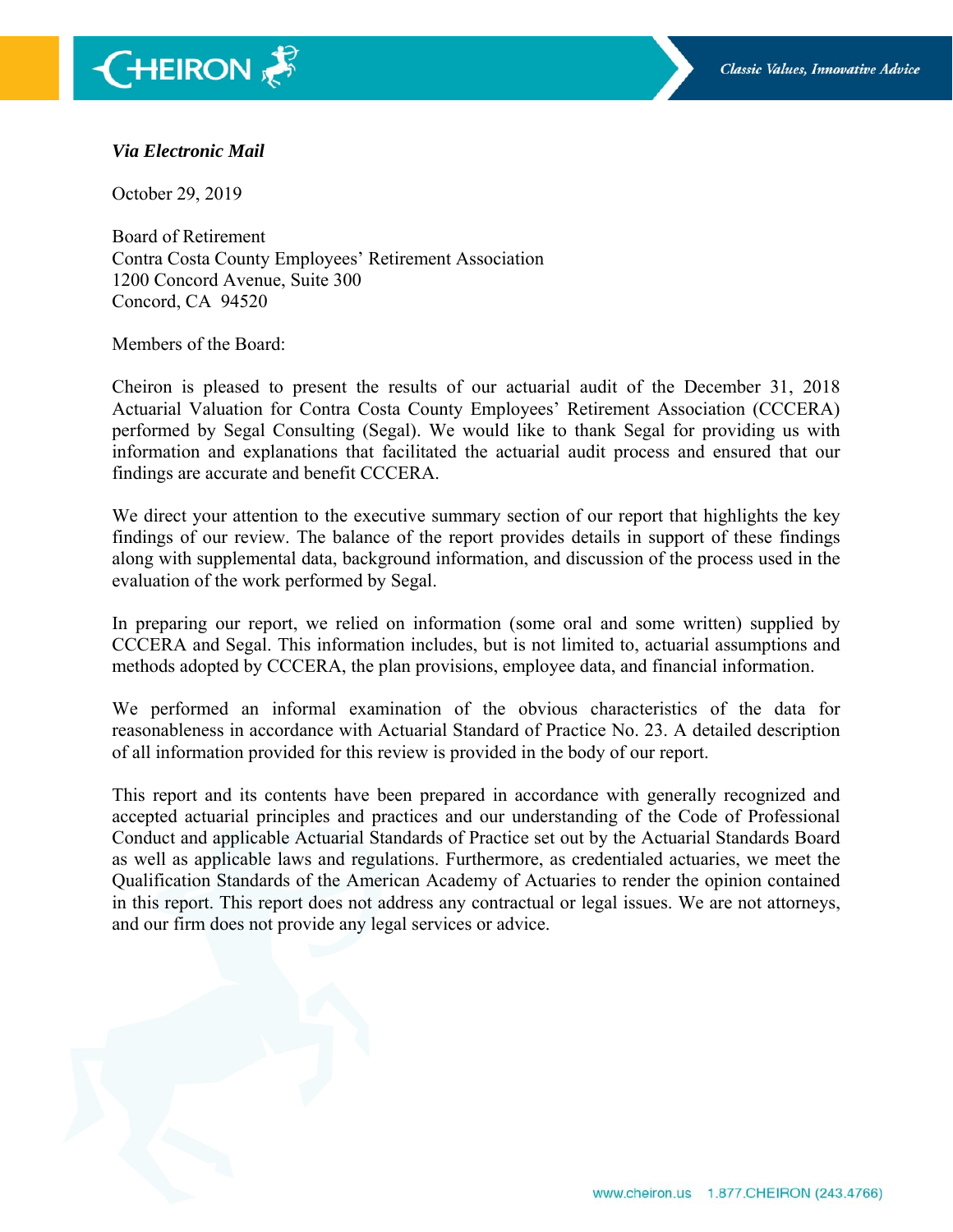Members of the Board Contra Costa County Employees' Retirement Association October 29, 2019 Page ii

This report was prepared exclusively for the Contra Costa County Employees' Retirement Association for the purpose described herein. Other users of this report are not intended users as defined in the Actuarial Standards of Practice, and Cheiron assumes no duty or liability to any other users.

Sincerely, Cheiron

ame Hayen

William R. Halhank

Anne D. Harper, FSA, MAAA, EA William R. Hallmark, ASA, FCA, MAAA, EA

Principal Consulting Actuary Consulting Actuary

rahin

Graham A. Schmidt, ASA, FCA, MAAA, EA Consulting Actuary

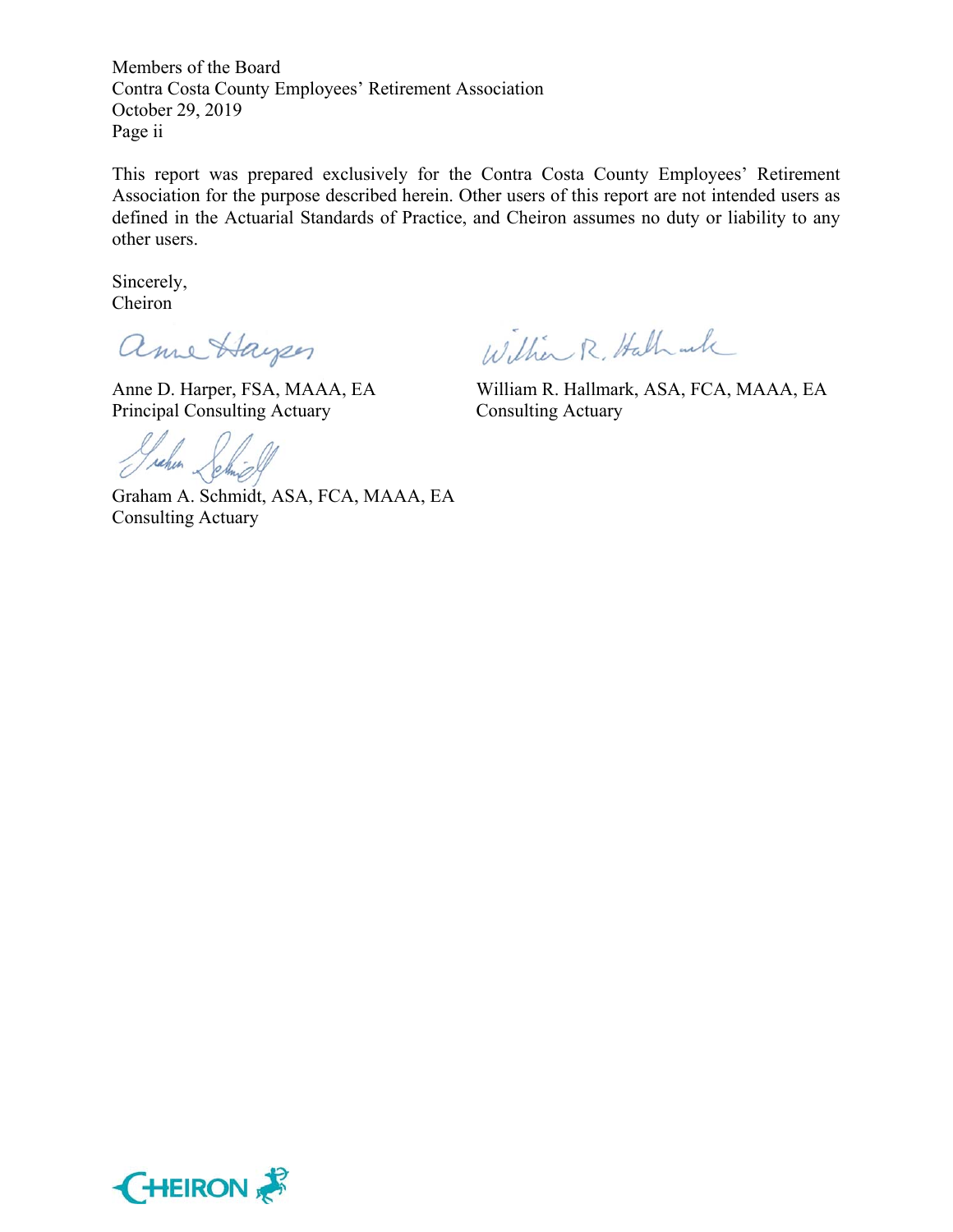### **SECTION I – EXECUTIVE SUMMARY**

## **Scope of Assignment**

Cheiron performed a complete independent replication of the CCCERA December 31, 2018 Actuarial Valuation. We reviewed the census data provided by CCCERA staff, and compared it to the information used by Segal in their valuation. We then performed a full parallel valuation, including the calculation of the projected benefits, Actuarial Liability, and normal cost for all CCCERA members, and compared the results to those shown in Segal's actuarial valuation report.

This audit provides CCCERA confirmation that:

- The results reported by Segal can be relied upon,
- The actuarial methods comply with Actuarial Standards of Practice (ASOP), and
- The communication of the actuarial valuation results is complete and reasonable.

## **Key Findings and Recommendations**

The main findings of our review are as follows:

- 1. The liabilities and costs computed in the valuation as of December 31, 2018 are materially accurate and were computed in accordance with generally accepted actuarial principles. For the scope of this audit, materiality means the results in the aggregate are within industry standards of plus or minus 5%. Our replication of the measures of plan liabilities and costs is summarized in Table I-1 on the following page. We note that all results are within 5% of Segal's calculation except for the Unfunded Actuarial Liability (UAL) amount and the UAL payment as a percentage of payroll. We are not concerned with these differences as the UAL is leveraged by the assets, and discussed in more detail later in the report.
- 2. There were differences in the actuarial methodology employed by Segal and Cheiron, but in our professional opinion both are reasonable. Section II of this report discusses these differences in more detail and makes some suggestions for consideration in future valuations.

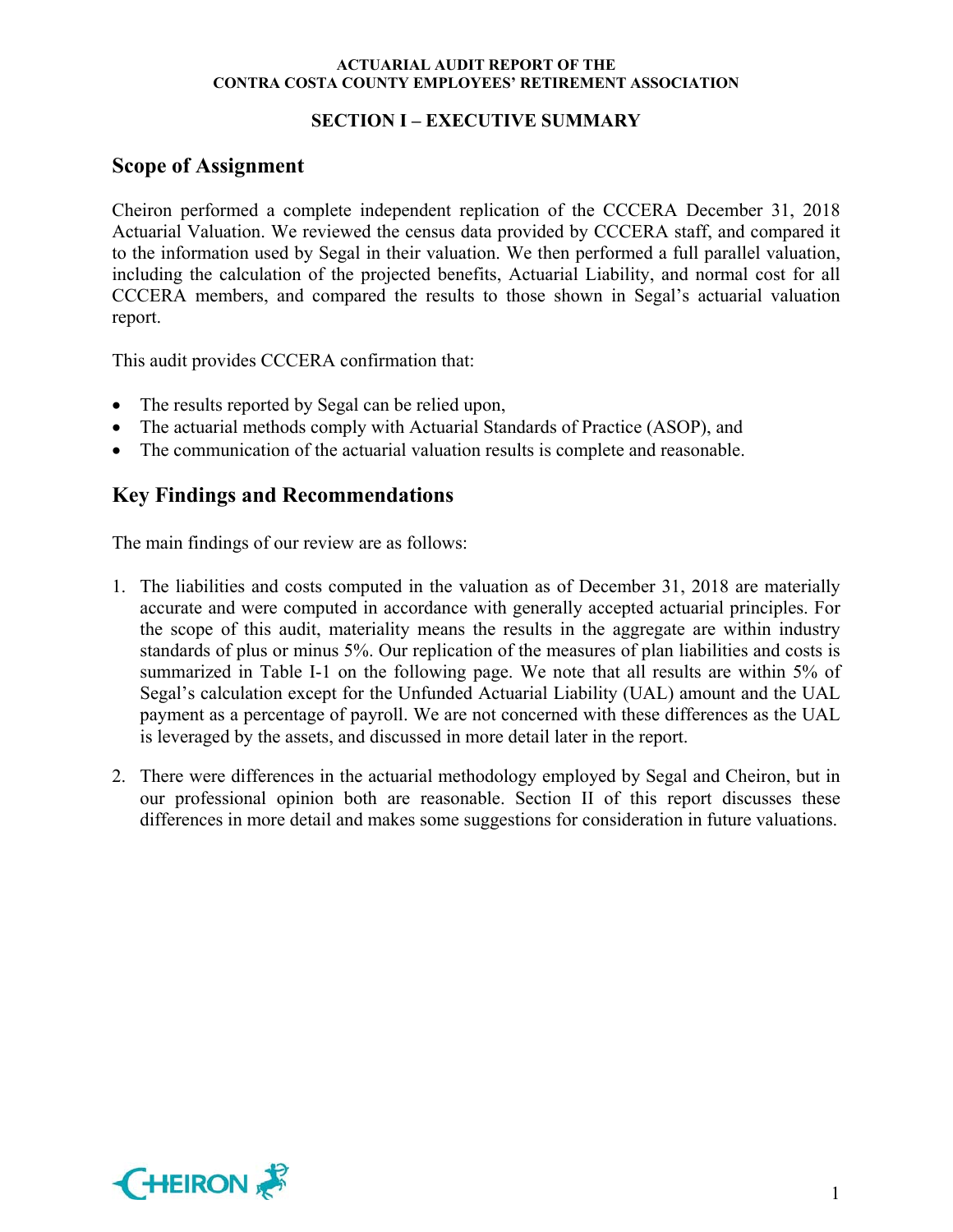### **SECTION I – EXECUTIVE SUMMARY**

| <b>Table I-1</b><br><b>Summary of Valuation Results as of December 31, 2018</b><br>(\$ in thousands) |              |            |              |            |         |  |  |  |
|------------------------------------------------------------------------------------------------------|--------------|------------|--------------|------------|---------|--|--|--|
| <b>Segal</b><br><b>Cheiron</b><br><b>Ratio</b>                                                       |              |            |              |            |         |  |  |  |
| <b>Present Value of Future Benefits</b>                                                              | \$           | 11,428,659 | \$           | 11,374,530 | 100%    |  |  |  |
| Actuarial Liability (AL)                                                                             | \$           | 9,682,144  | $\mathbb{S}$ | 9,613,769  | 99%     |  |  |  |
| Valuation Value of Assets (VVA)                                                                      |              | 8,650,178  |              | 8,650,178  | 100%    |  |  |  |
| Unfunded Actuarial Liability (UAL)                                                                   | $\mathbb{S}$ | 1,031,966  | $\mathbb{S}$ | 963,591    | 93%     |  |  |  |
| Funded Percentage on VVA basis                                                                       |              | 89.3%      |              | 90.0%      | $101\%$ |  |  |  |
| Contribution Rate by Component (AL difference amortized over 18 years)                               |              |            |              |            |         |  |  |  |
| Net Employer Normal Cost Rate                                                                        |              | 15.81%     |              | 16.20%     | 102%    |  |  |  |
| <b>UAL Payment Rate</b>                                                                              |              | 19.92%     |              | 19.01%     | 95%     |  |  |  |
| <b>Total Employer Contribution</b>                                                                   |              | 35.73%     |              | 35.22%     | 99%     |  |  |  |

Our primary recommendations are summarized as follows:

- For the next valuation, we recommend Segal consider whether to modify the timing methodology used in their valuation system, which assumes that benefit payments are paid at the beginning of the month.
- For the next valuation, we recommend Segal modify their methodology for determining the entry age used to calculate the normal cost for active members with reciprocal service with another system.
- We commend Segal for including projections of the outstanding balance of the Unfunded Actuarial Liability (UAL) and UAL payment projections on pages 100-101 of the valuation report. However, we suggest that Segal also include projections of the employer contribution rate and funded status in their report to help the CCCERA Board and stakeholders understand the dynamics of their actuarial funding policies and the impact of the new PEPRA benefit tiers on the future costs of the system.

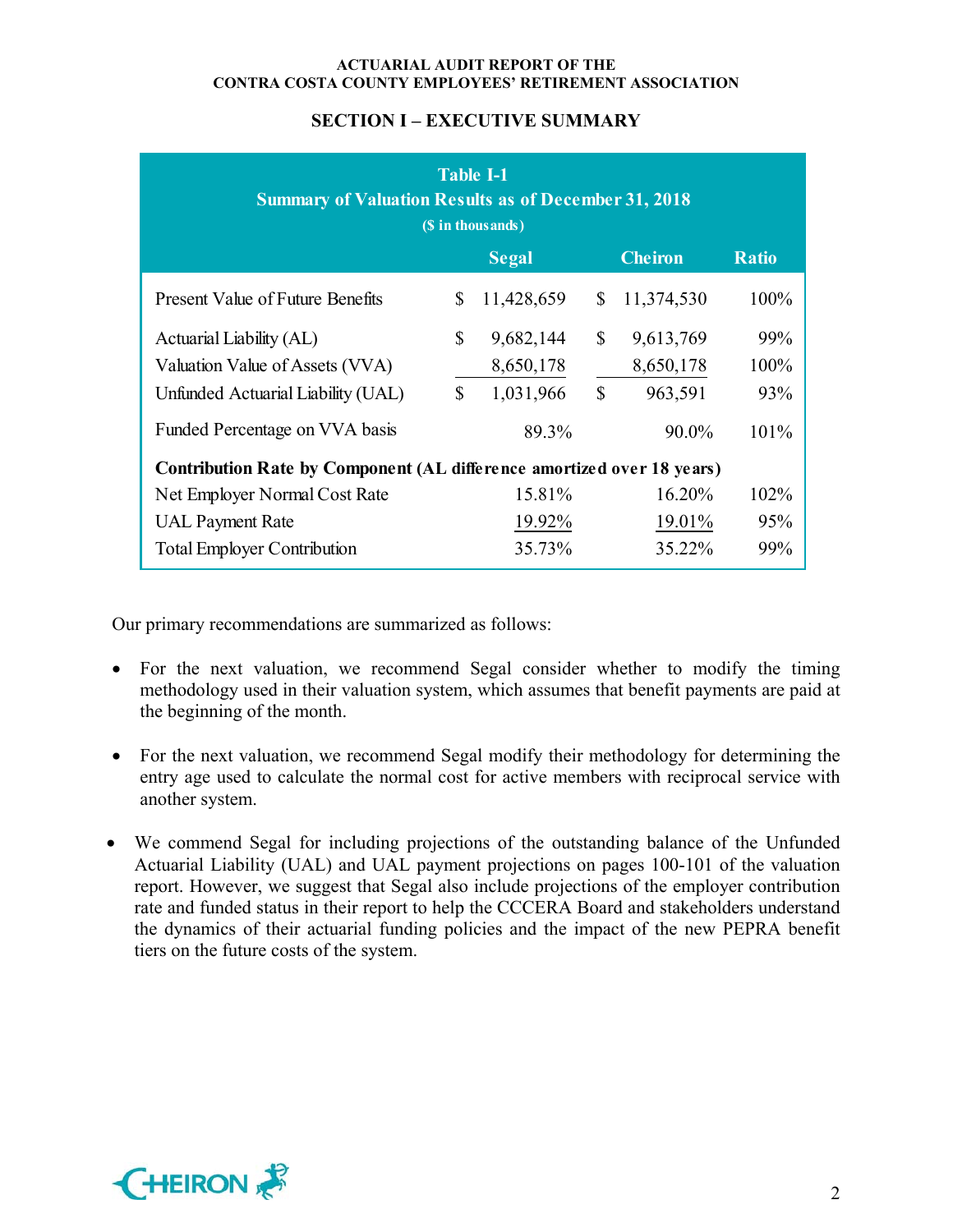### **SECTION II – REVIEW OF ACTUARIAL VALUATION RESULTS**

## **Valuation Procedures**

Overall, we find that the December 31, 2018 actuarial valuation procedures applied in the reporting of the funded status and the determination of the funding requirements based on the current funding policies and adopted assumptions are reasonable and conform to the ASOPs. This conclusion is based on our review of: the valuation report, the census data used in the valuation, and our parallel valuation using the information described above.

## **Valuation Results**

Our independent replication of the December 31, 2018 actuarial valuation found no material difference in calculations of plan liabilities, normal costs, Valuation Value of Assets, and overall contribution rates from the amounts calculated by Segal based on the adopted assumptions and methods. Consequently, we conclude that the valuation prepared by Segal for CCCERA as of December 31, 2018 is reasonable and can be relied on by the Board for its intended purpose.

### Present Value of Future Benefits

The comparison of the present value of future benefits calculated by Segal and Cheiron indicates how closely we match the application of the assumptions to the census data in the valuation. To confirm that the match is close across all Cost Groups, a comparison of the Present Value of Benefits for each Cost Group is shown below in Table II-1. We note that all results are within 1% - a very close match and well below the 5% threshold.

| <b>Table II-1</b><br><b>Present Value of Benefits Comparison by Cost Group</b><br>(\$ in thousands) |              |                |              |  |  |  |  |  |
|-----------------------------------------------------------------------------------------------------|--------------|----------------|--------------|--|--|--|--|--|
|                                                                                                     | <b>Segal</b> | <b>Cheiron</b> | <b>Ratio</b> |  |  |  |  |  |
| General                                                                                             |              |                |              |  |  |  |  |  |
| Cost Group 1 - County and Small Districts (Tier 1 and 4)                                            | \$1,543,502  | \$1,536,250    | 100%         |  |  |  |  |  |
| Cost Group 2 - County and Small Districts (Tier 3 and 5)                                            | 4,973,687    | 4,943,123      | 99%          |  |  |  |  |  |
| Cost Group 3 - Central Contra Costa Sanitary District                                               | 475,717      | 472,237        | 99%          |  |  |  |  |  |
| Cost Group 4 - Contra Costa Housing Authority                                                       | 72,192       | 71,750         | 99%          |  |  |  |  |  |
| Cost Group 5 - Contra Costa County Fire Protection District                                         | 70,104       | 69,742         | 99%          |  |  |  |  |  |
| Cost Group 6 - Small Districts (Non-Enhanced Tier 1 and 4)                                          | 8,308        | 8,221          | 99%          |  |  |  |  |  |
| <b>Safety</b>                                                                                       |              |                |              |  |  |  |  |  |
| Cost Group 7 - County (Tier A and D)                                                                | \$2,079,941  | \$2,066,027    | 99%          |  |  |  |  |  |
| Cost Group 8 - Contra Costa and East Fire Protection Districts                                      | 1,158,333    | 1,155,683      | 100%         |  |  |  |  |  |
| Cost Group $9$ - County (Tier C and E)                                                              | 219,883      | 220,714        | 100%         |  |  |  |  |  |
| Cost Group 10 - Moraga-Orinda Fire District                                                         | 220,587      | 219,736        | 100%         |  |  |  |  |  |
| Cost Group 11 - San Ramon Valley Fire District                                                      | 490,599      | 490,594        | 100%         |  |  |  |  |  |
| Cost Group 12 - Rodeo-Hercules Fire Protection District                                             | 51,354       | 51,380         | 100%         |  |  |  |  |  |

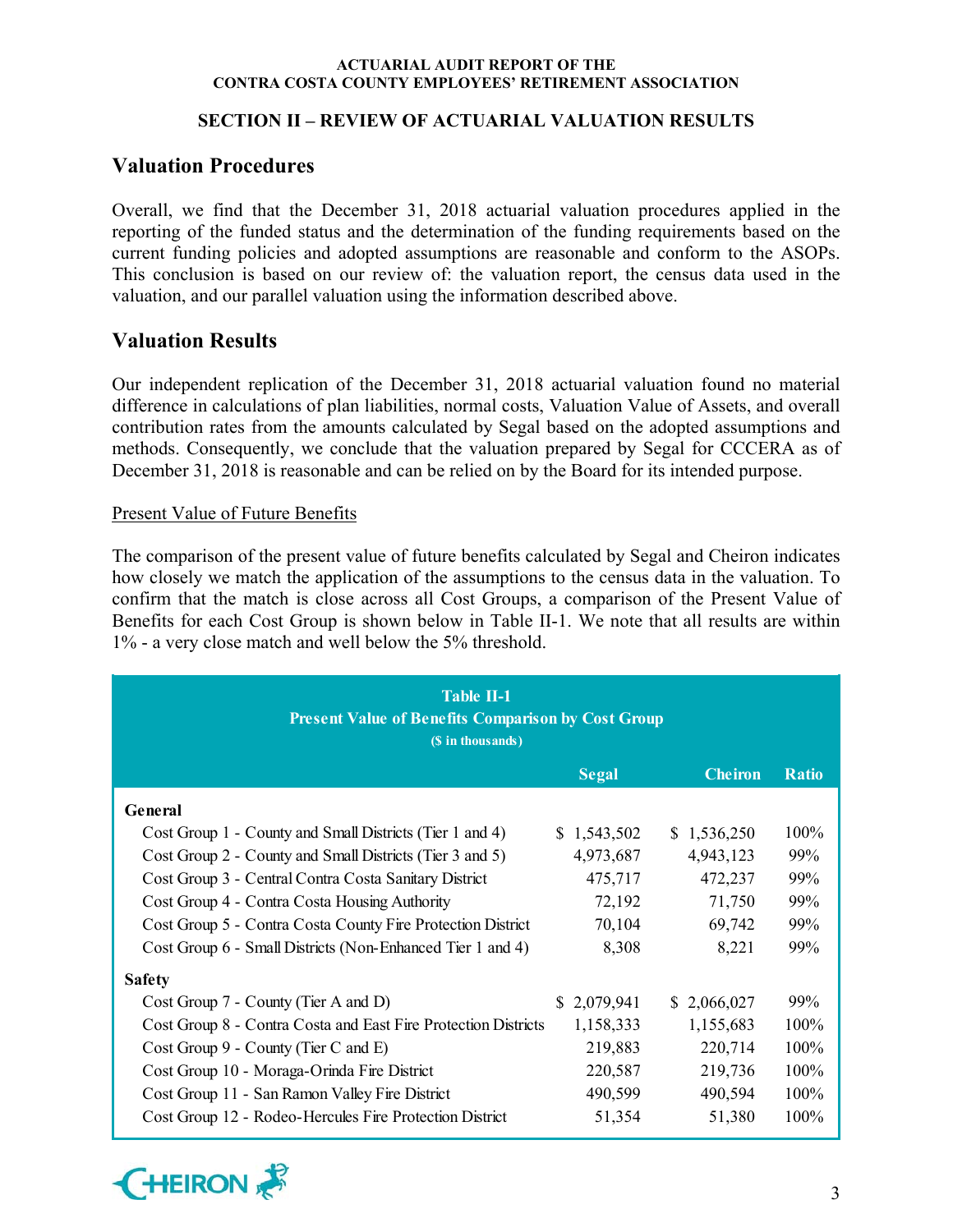### **SECTION II – REVIEW OF ACTUARIAL VALUATION RESULTS**

### Actuarial Liability

The entry age actuarial cost method attributes the Present Value of Future Benefits between time periods. The portion attributed to periods before the valuation date is the Actuarial Liability and is used as a funding target in developing contribution rates. Cheiron and Segal use slightly different methods for employing the entry age actuarial cost method. For the calculation of the Actuarial Liability in Table II-2 below, we replicated the method used by Segal. See below for a discussion of the differences in methods between Segal and Cheiron. We note that the Actuarial Liability for each cost group is within 1% - a very close match and well below the 5% threshold.

| <b>Table II-2</b><br><b>Actuarial Liability Comparison by Cost Group</b><br>(\$ in thousands) |    |              |              |                |              |  |  |  |  |
|-----------------------------------------------------------------------------------------------|----|--------------|--------------|----------------|--------------|--|--|--|--|
|                                                                                               |    | <b>Segal</b> |              | <b>Cheiron</b> | <b>Ratio</b> |  |  |  |  |
| General                                                                                       |    |              |              |                |              |  |  |  |  |
| Cost Group 1 - County and Small Districts (Tier 1 and 4)                                      |    | \$1,510,948  | <sup>S</sup> | 1,503,832      | 100%         |  |  |  |  |
| Cost Group 2 - County and Small Districts (Tier 3 and 5)                                      |    | 3,823,773    |              | 3,773,381      | 99%          |  |  |  |  |
| Cost Group 3 - Central Contra Costa Sanitary District                                         |    | 412,241      |              | 410,007        | 99%          |  |  |  |  |
| Cost Group 4 - Contra Costa Housing Authority                                                 |    | 63,995       |              | 63,578         | 99%          |  |  |  |  |
| Cost Group 5 - Contra Costa County Fire Protection District                                   |    | 60,758       |              | 60,433         | 99%          |  |  |  |  |
| Cost Group 6 - Small Districts (Non-Enhanced Tier 1 and 4)                                    |    | 6,694        |              | 6,645          | 99%          |  |  |  |  |
| <b>Safety</b>                                                                                 |    |              |              |                |              |  |  |  |  |
| Cost Group 7 - County (Tier A and D)                                                          | S. | 1,940,811    | <sup>S</sup> | 1,929,374      | 99%          |  |  |  |  |
| Cost Group 8 - Contra Costa and East Fire Protection Districts                                |    | 1,042,856    |              | 1,041,210      | 100%         |  |  |  |  |
| Cost Group 9 - County (Tier C and E)                                                          |    | 75,707       |              | 76,741         | 101%         |  |  |  |  |
| Cost Group 10 - Moraga-Orinda Fire District                                                   |    | 195,310      |              | 194,665        | 100%         |  |  |  |  |
| Cost Group 11 - San Ramon Valley Fire District                                                |    | 439,542      |              | 439,920        | 100%         |  |  |  |  |
| Cost Group 12 - Rodeo-Hercules Fire Protection District                                       |    | 45,056       |              | 44,977         | $100\%$      |  |  |  |  |

#### Normal Costs

The Normal Cost represents the portion of the Present Value of Future Benefits that is attributed to the current year of service. Under the entry age method, it is designed to be a level percent of pay throughout an individual's career. As noted in the Actuarial Liability section, Cheiron and Segal use slightly different methods for employing the entry age actuarial cost method. For the calculation of the Employer Normal Cost in Table II-3 on the next page we replicated the method used by Segal. We note that the Employer Normal Cost for each group is within the 5% threshold except for Tier A for the County, CCCFPD, and East CCCFPD and Tier D for CCCFPD and East CCCFPD.

It is not unusual for there to be differences in the allocation of the total present value of benefits into past and future amounts (the actuarial liability and normal costs, respectively) due to the different valuation systems and minor differences in programming. We are not concerned with

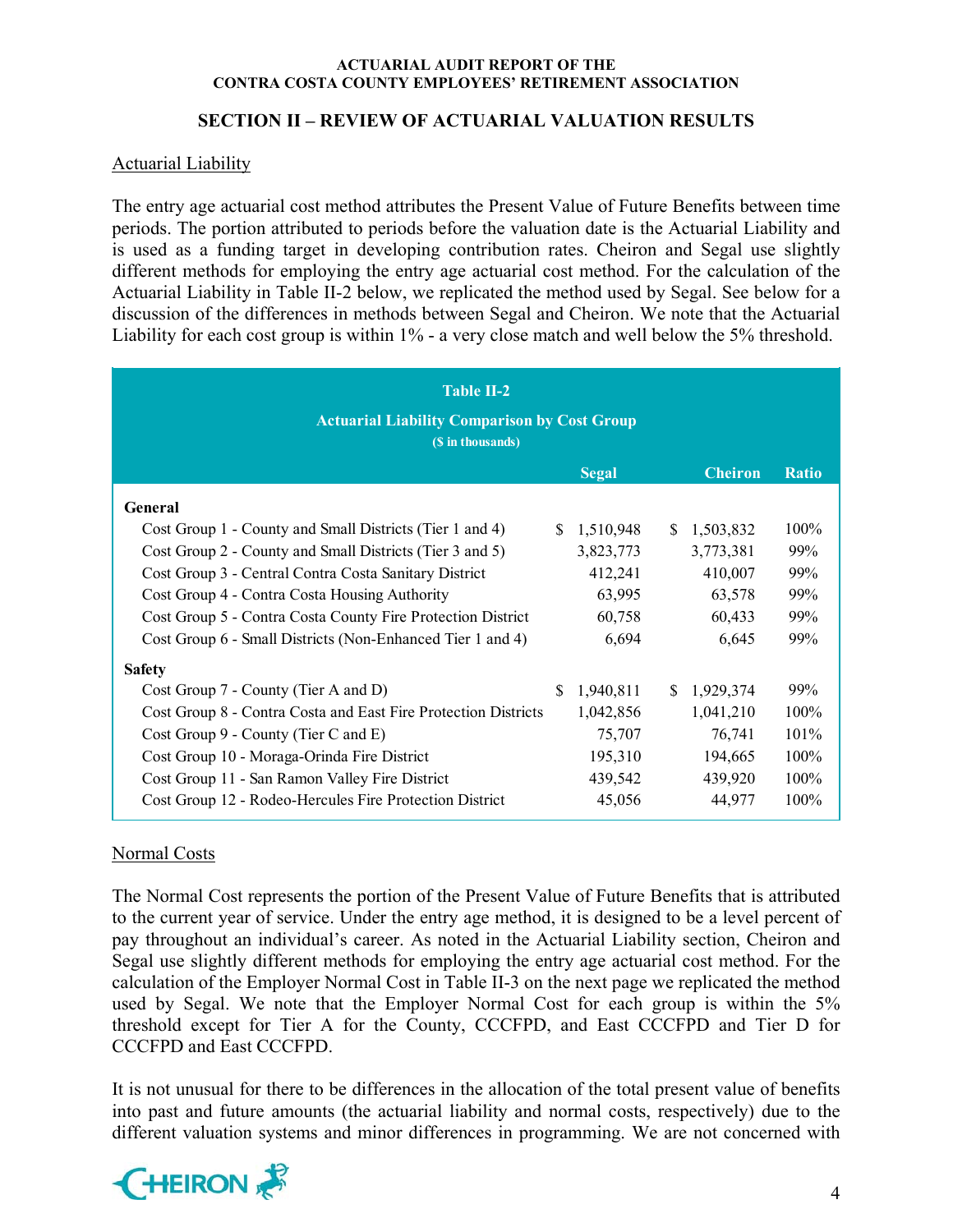#### **SECTION II – REVIEW OF ACTUARIAL VALUATION RESULTS**

these differences if they offset each other (where Cheiron's normal cost rates shown in Table II-3 below are higher than Segal's, but our Actuarial Liabilities in Table II-2 are lower) and when the projected value of benefits match is so close, as it is in our analysis.

| <b>Table II-3</b><br><b>Employer Normal Cost Comparison by Benefit Tier</b> |              |                |              |  |  |  |
|-----------------------------------------------------------------------------|--------------|----------------|--------------|--|--|--|
|                                                                             | <b>Segal</b> | <b>Cheiron</b> | <b>Ratio</b> |  |  |  |
| General                                                                     |              |                |              |  |  |  |
| County and District Tier 1                                                  | 15.0%        | 15.0%          | 100%         |  |  |  |
| County and District Tier 4 with 3% COLA                                     | 11.8%        | $12.0\%$       | 102%         |  |  |  |
| County Tier 4 with 2% COLA                                                  | 10.7%        | 10.9%          | 102%         |  |  |  |
| County and District Tier 3                                                  | 15.2%        | 15.5%          | 102%         |  |  |  |
| County and District Tier 5 with 3%/4% COLA                                  | 11.2%        | 11.6%          | 104%         |  |  |  |
| County Tier 5 with 2% COLA                                                  | 10.0%        | 10.4%          | 104%         |  |  |  |
| CCCSD Tier 1                                                                | 16.0%        | 16.3%          | 101%         |  |  |  |
| <b>CCCSD Tier 4</b>                                                         | 11.1%        | 11.1%          | 101%         |  |  |  |
| CC Housing Authority Tier 1                                                 | 16.4%        | 16.2%          | 99%          |  |  |  |
| CC Housing Authority Tier 4                                                 | 12.0%        | 12.2%          | 102%         |  |  |  |
| <b>CCCFPD Tier 1</b>                                                        | 15.2%        | 15.6%          | 103%         |  |  |  |
| CCCFPD Tier 4 (3% COLA)                                                     | 15.2%        | 15.4%          | 101%         |  |  |  |
| CCCFPD Tier 4 (2% COLA)                                                     | 12.3%        | 12.4%          | 101%         |  |  |  |
| Non-Enhanced District Tier 1                                                | 16.4%        | 16.3%          | 99%          |  |  |  |
| Non-Enhanced District Tier 4                                                | 12.6%        | 12.8%          | 101%         |  |  |  |
| <b>Safety</b>                                                               |              |                |              |  |  |  |
| County Tier A                                                               | 29.4%        | 31.5%          | 107%         |  |  |  |
| County Tier D                                                               | 20.0%        | 20.4%          | 102%         |  |  |  |
| <b>CCCFPD</b> and East CCCFPD Tier A                                        | 28.9%        | 30.6%          | 106%         |  |  |  |
| CCCFPD and East CCCFPD Tier D                                               | 18.4%        | 19.6%          | 107%         |  |  |  |
| <b>CCCFPD Tier E</b>                                                        | $15.4\%$     | 15.9%          | 103%         |  |  |  |
| County Tier C                                                               | 24.9%        | 25.5%          | 102%         |  |  |  |
| County Tier E                                                               | 16.7%        | 17.4%          | 104%         |  |  |  |
| Moraga-Orinda FD Tier A                                                     | 27.1%        | 27.9%          | 103%         |  |  |  |
| Moraga-Orinda FD Tier D                                                     | 17.9%        | 18.2%          | 102%         |  |  |  |
| San Ramon Tier A                                                            | 28.6%        | 29.1%          | 102%         |  |  |  |
| San Ramon Tier D                                                            | 16.2%        | 16.5%          | 102%         |  |  |  |
| NE Rodeo-Hercules FPD Tier A                                                | 22.3%        | 22.9%          | 103%         |  |  |  |
| NE Rodeo-Hercules FPD Tier D                                                | 16.5%        | 16.7%          | 102%         |  |  |  |

There are two primary differences between Segal's application of the entry age actuarial cost method and Cheiron's. First, for members who are assumed to have a 100% probability of retiring, Cheiron assumes they retire immediately. Under this approach, no normal cost is assigned and the actuarial liability equals the present value of future benefits. Segal, on the other

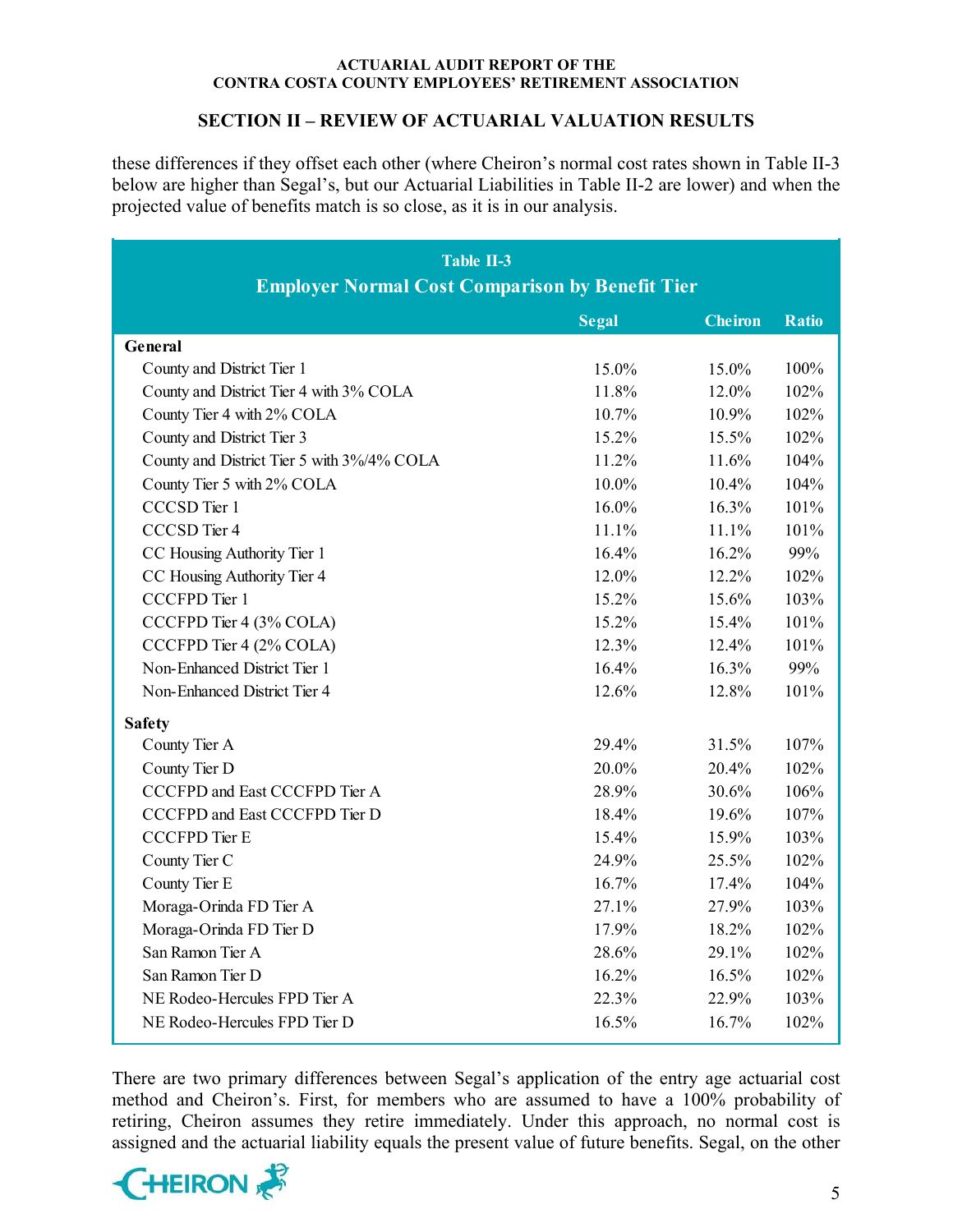### **SECTION II – REVIEW OF ACTUARIAL VALUATION RESULTS**

hand, assigns a full year of normal cost, and the actuarial liability combined with that normal cost equals the present value of future benefits. This difference is strictly an allocation between normal cost and actuarial liability, and we believe both approaches are reasonable.

The second difference between Segal and Cheiron is the treatment of members who have reciprocal service from another system. Segal's approach spreads the present value of future benefits over the member's entire service period, including the period of reciprocal service. Cheiron's approach spreads the value of the benefits over the member's service with CCCERA. With Segal's approach, a member has an actuarial liability the moment they are hired if they have reciprocal service. Under Cheiron's approach, there is no actuarial liability for a member at the moment of hire. The liability accrues beginning at hire over the member's career in CCCERA service. As a result, Cheiron's approach produces a higher normal cost for members with reciprocal service and a lower actuarial liability. We believe this approach is required by GASB. However, the difference for funding CCCERA right now is not material. The higher normal cost rate under the Cheiron method is offset by a lower UAL rate resulting in a very similar contribution rate. We suggest that Segal use this approach for members with reciprocal service for the next valuation.

#### Valuation Value of Assets

Based on the statement of changes in fiduciary net position and related backup information, we independently calculated the Valuation Value of Assets for each cost group. Table II-4 below shows the comparison of Cheiron's calculation to Segal's calculation. We note that the Valuation Value of Assets for each cost group is within 1% - a very close match and well below the 5% threshold.

| Table II-4<br><b>Valuation Value of Assets Comparison by Cost Group</b><br>(\$ in thousands) |   |              |               |                |     |                   |              |
|----------------------------------------------------------------------------------------------|---|--------------|---------------|----------------|-----|-------------------|--------------|
|                                                                                              |   | <b>Segal</b> |               | <b>Cheiron</b> |     | <b>Difference</b> | <b>Ratio</b> |
| General                                                                                      |   |              |               |                |     |                   |              |
| Cost Groups 1/2 - County and Small Districts (Tier 1, 3, 4 and 5)                            | S | 4,858,186    | <sup>\$</sup> | 4,857,314      | -S  | (872)             | 100%         |
| Cost Group 3 - Central Contra Costa Sanitary District                                        |   | 338,258      |               | 338,275        |     | 17                | 100%         |
| Cost Group 4 - Contra Costa Housing Authority                                                |   | 56,455       |               | 56,456         |     | 2                 | 100%         |
| Cost Group 5 - Contra Costa County Fire Protection District                                  |   | 50,534       |               | 50,539         |     | 5                 | 100%         |
| Cost Group 6 - Small Districts (Non-Enhanced Tier 1 and 4)                                   |   | 7,192        |               | 7,192          |     | (1)               | 100%         |
| <b>Safety</b>                                                                                |   |              |               |                |     |                   |              |
| Cost Groups $7/9$ - County (Tier A, C, D and E)                                              |   | 1,779,772    |               | 1,780,173      |     | 402               | 100%         |
| Cost Group 8 - Contra Costa and East Fire Protection Districts                               |   | 913,885      |               | 914,250        |     | 365               | 100%         |
| Cost Group 10 - Moraga-Orinda Fire District                                                  |   | 166,368      |               | 166,430        |     | 62                | 100%         |
| Cost Group 11 - San Ramon Valley Fire District                                               |   | 388,827      |               | 388,880        |     | 53                | 100%         |
| Cost Group 12 - Rodeo-Hercules Fire Protection District                                      |   | 35,828       |               | 35,835         |     | 7                 | 100%         |
| <b>Terminated Districts</b>                                                                  |   | 55,714       |               | 55,676         |     | (39)              | 100%         |
| <b>Total</b>                                                                                 |   | \$8,651,020  |               | \$8,651,020    | \$. | $\theta$          | 100%         |

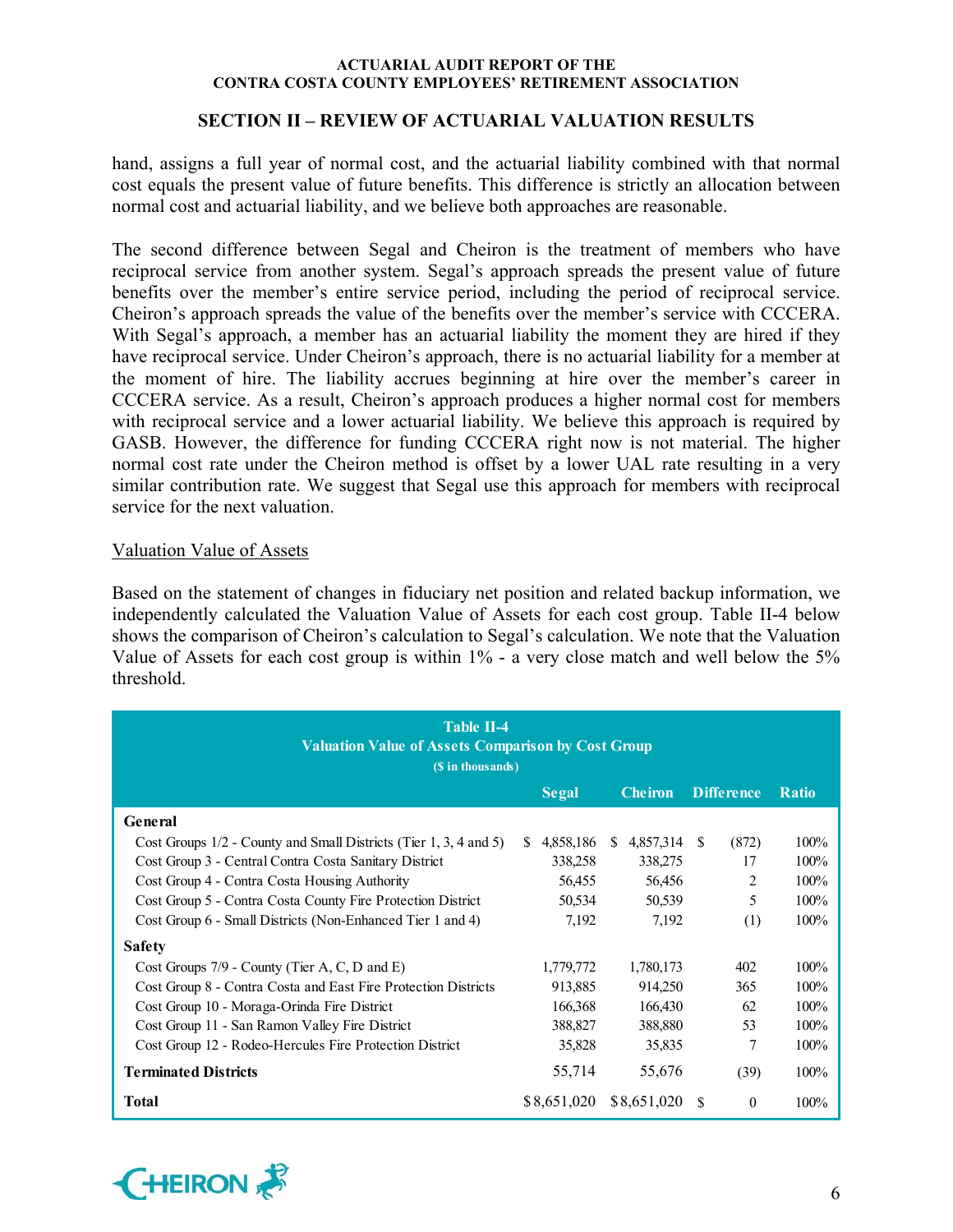### **SECTION II – REVIEW OF ACTUARIAL VALUATION RESULTS**

While the differences are clearly not material, there are two sources. First, we understand from Segal that approximately \$38,000 in benefit payments reported for the City of Pittsburg are dollar power payments that are not the responsibility of the terminated employer.

Second, there were approximately \$4.3 million in "Other" deductions reported on the statement of changes in net fiduciary position. These items need to be allocated to the assets of the different cost groups. Segal allocated the "Other" deductions using a methodology as if they were benefit payments. However, these deductions were attributable to miscellaneous non-investment expenses (\$2.4 million), legal fees (\$1.1 million), retiree and member adjustments (\$0.6 million), and IT disaster recovery (\$0.1 million). As a result, we thought allocating the "Other" deductions similar to how administrative expenses are allocated was a more reasonable approach. However, the different approaches do not produce materially different results.

#### Employer Contributions

As part of our review, we have verified the calculations of the employer contribution rates, by Cost Group and by employer.

One challenge in matching the cost calculations is caused by the fact that differences in the Actuarial Liability (AL) are leveraged by the assets, especially in a well-funded system like CCCERA and can result in discrepancies in the UAL payment. For example, we calculated the total Actuarial Liability within 1% of Segal's AL. Relative to the size of the UAL, this result produces a UAL that is 7% less than Segal's.

We have computed the UAL payment rate using two different methodologies. For the first methodology ("Method #1") the UAL payment rate is determined by applying the ratio of our calculated UAL amount to Segal's UAL amount, both excluding the terminated employer liabilities, to Segal's UAL payment rate of 19.92%. For the second methodology ("Method #2"), the difference of \$68.4 million in Segal's actuarial liability compared to Cheiron's is set-up as a new amortization base using CCCERA's amortization policy to amortize changes in the UAL over an 18-year period. The base is a credit base since Cheiron's calculated AL is lower than Segal's.

Our replication of the employer contribution rates by Cost Group is shown on the next page in Table II-5. We have shown the Cheiron rates based on the two different methodologies described in the paragraph above. The leveraged UAL payment calculated under Method #1 produces employer contribution rates slightly outside of the 5% threshold for Cost Groups 1 and 2. However, Method #2 produces employer contribution rates within 3% of Segal for all Cost Groups. Employer rates by individual rate group are shown in Appendix A under this methodology.

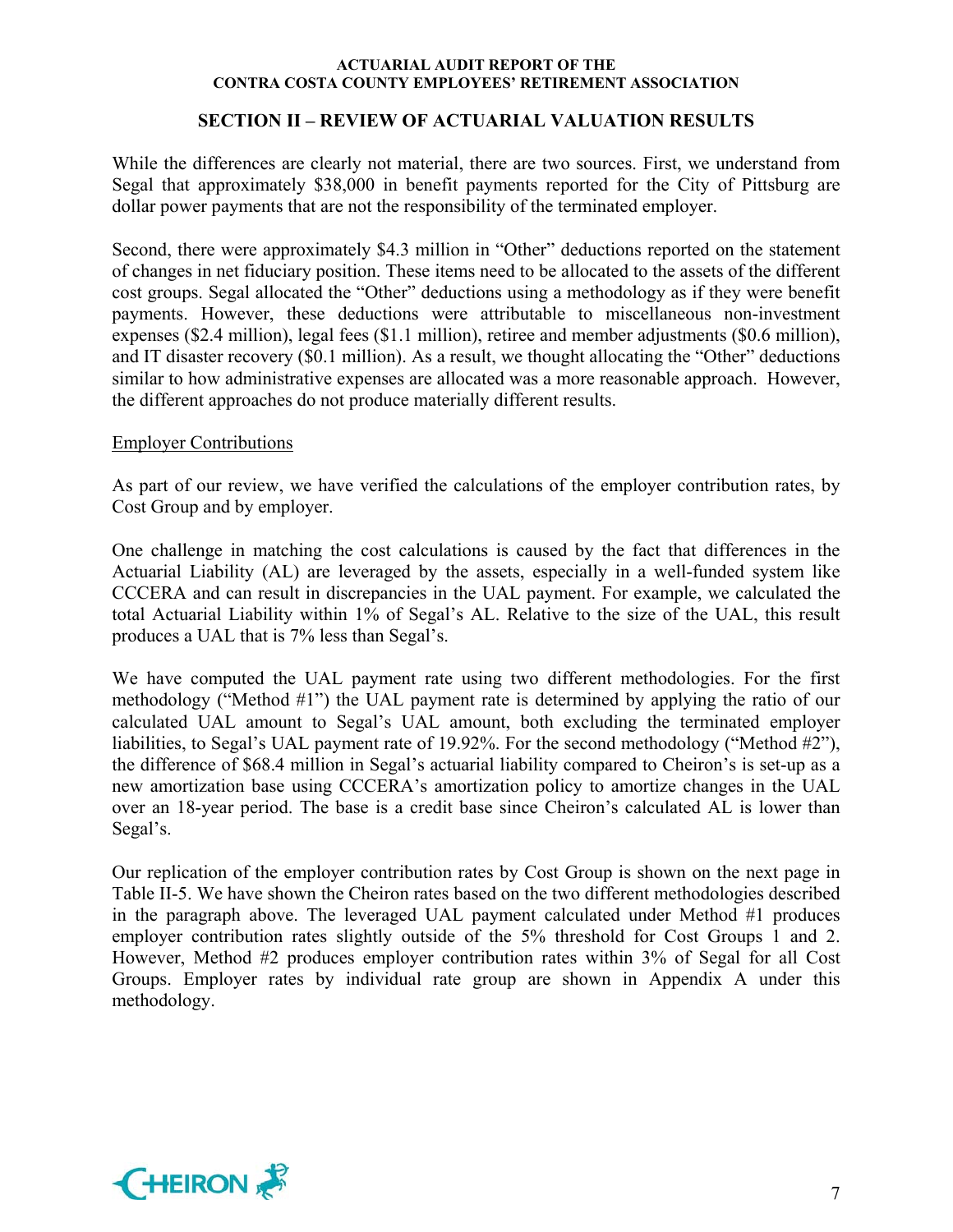### **SECTION II – REVIEW OF ACTUARIAL VALUATION RESULTS**

| Table II-5<br><b>Employer Contribution Rate Comparison by Cost Group</b> |                                                      |        |              |        |              |  |  |  |
|--------------------------------------------------------------------------|------------------------------------------------------|--------|--------------|--------|--------------|--|--|--|
|                                                                          | <b>Cheiron Method #1</b><br><b>Cheiron Method #2</b> |        |              |        |              |  |  |  |
|                                                                          | <b>Segal</b>                                         | Rate   | <b>Ratio</b> | Rate   | <b>Ratio</b> |  |  |  |
| General                                                                  |                                                      |        |              |        |              |  |  |  |
| Cost Group 1 - County and Small Districts (Tier 1 and 4)                 | 31.11%                                               | 29.11% | 94%          | 30.25% | 97%          |  |  |  |
| Cost Group 2 - County and Small Districts (Tier 3 and 5)                 | 26.42%                                               | 24.68% | 93%          | 25.82% | 98%          |  |  |  |
| Cost Group 3 - Central Contra Costa Sanitary District                    | 49.86%                                               | 48.79% | 98%          | 49.35% | 99%          |  |  |  |
| Cost Group 4 - Contra Costa Housing Authority                            | 42.22%                                               | 40.44% | 96%          | 41.35% | 98%          |  |  |  |
| Cost Group 5 - Contra Costa County Fire Protection District              | 32.80%                                               | 32.26% | 98%          | 32.40% | 99%          |  |  |  |
| Cost Group 6 - Small Districts (Non-Enhanced Tier 1 and 4)               | 15.60%                                               | 15.56% | 100%         | 15.56% | 100%         |  |  |  |
| <b>Safety</b>                                                            |                                                      |        |              |        |              |  |  |  |
| Cost Group 7 - County (Tier A and D)                                     | 70.32%                                               | 70.50% | 100%         | 71.51% | 102%         |  |  |  |
| Cost Group 8 - Contra Costa and East Fire Protection Districts           | 69.14%                                               | 69.46% | 100%         | 69.87% | 101%         |  |  |  |
| Cost Group 9 - County (Tier C and E)                                     | 61.10%                                               | 59.96% | 98%          | 60.97% | 100%         |  |  |  |
| Cost Group 10 - Moraga-Orinda Fire District                              | 70.81%                                               | 70.02% | 99%          | 70.36% | 99%          |  |  |  |
| Cost Group 11 - San Ramon Valley Fire District                           | 75.79%                                               | 76.63% | 101%         | 76.40% | 101%         |  |  |  |
| Cost Group 12 - Rodeo-Hercules Fire Protection District                  | 85.28%                                               | 84.71% | 99%          | 84.96% | 100%         |  |  |  |

### Employee Contribution Rates

As part of the audit, we replicated the calculations of the individual member contribution rates based on the applicable provisions of the County Employees'' Retirement Law (the CERL). For Non-PEPRA Cost Groups, we understand the member contribution rates to be made up of the following components:

- A Basic rate providing for an annuity equal to:
	- o General Tier 1 and Tier 3 (Non-Enhanced): Entry-age rates that provide for ½ of the 31676.11 benefit payable at 55, or
	- $\circ$  General Tier 1 and Tier 3 (Enhanced):  $1/120^{th}$  of One-Year Final Average Compensation at a retirement age of 60, or
	- o Safety Tier A (Non-Enhanced): ½ of the 31664 benefit payable at age 50, or
	- $\circ$  Safety Tier A (Enhanced): 1/100<sup>th</sup> of One-Year Final Average Compensation at a retirement age of 50, or
	- $\circ$  Safety Tier C (Enhanced): 1/100<sup>th</sup> of Three-Year Final Average Compensation at a retirement age of 50
- A COLA rate providing for one-half of the cost of the COLA

Pre-PEPRA Safety members with 30 or more years of service are exempt from paying member contributions.

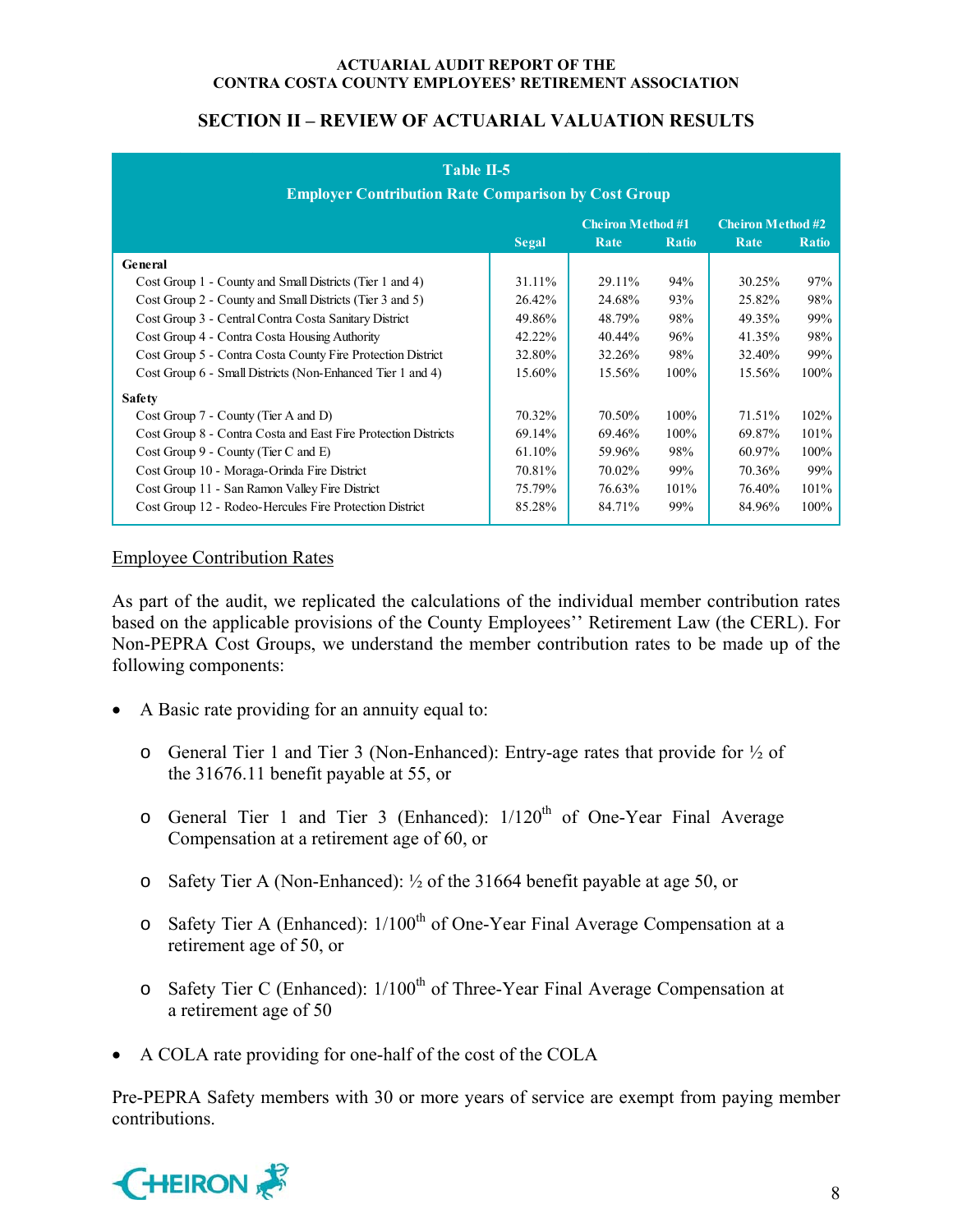#### **SECTION II – REVIEW OF ACTUARIAL VALUATION RESULTS**

We have verified the calculations of the member contribution rates based on the applicable provisions of the CERL for sample ages and have found these rates to be correct. Our Basic (non-COLA) rates were well within 1% of Segal's rates for General Tiers 1 and 3, and Safety Tiers A and C.

We have verified the calculations of the COLA member rates for all 12 cost groups, and the resulting total member contribution rates are within 5% of Segal's calculations for 11 of the cost groups. The other cost group is within 6% and since that cost group has very few active members we can expect some variation in the results. The total contribution rates – Basic plus COLA – are all within 5%.

The Segal methodology is commonly used by '37 Act systems (determining Basic rates and then applying a COLA load based on each years' valuation results) and appears to meet the requirement that "*Any increases in contribution shall be shared equally between the county or district and the contributing members*" (CERL 31873). However, we have previously shared with Segal's consultants an alternative methodology for determining employee COLA contribution rates, which involves calculating a distinct COLA rate for each individual entry-age, rather than applying a certain percentage load to the Basic rates. This methodology has the advantage of avoiding annual changes to the COLA contribution rates; the COLA rates will only change if there is a modification to the benefit provisions or actuarial assumptions.

For the PEPRA members, the member contributions rates are equal to 50% of the total normal cost rates. Our comparison of the employer normal cost rates is shown in Table III-2 above

We have also calculated a weighted-average member contribution rate for each Cost Group and compared to Segal's average member rates for consistency. The comparison is shown in Table II-6 on the following page and again all results are within 5% of Segal's.

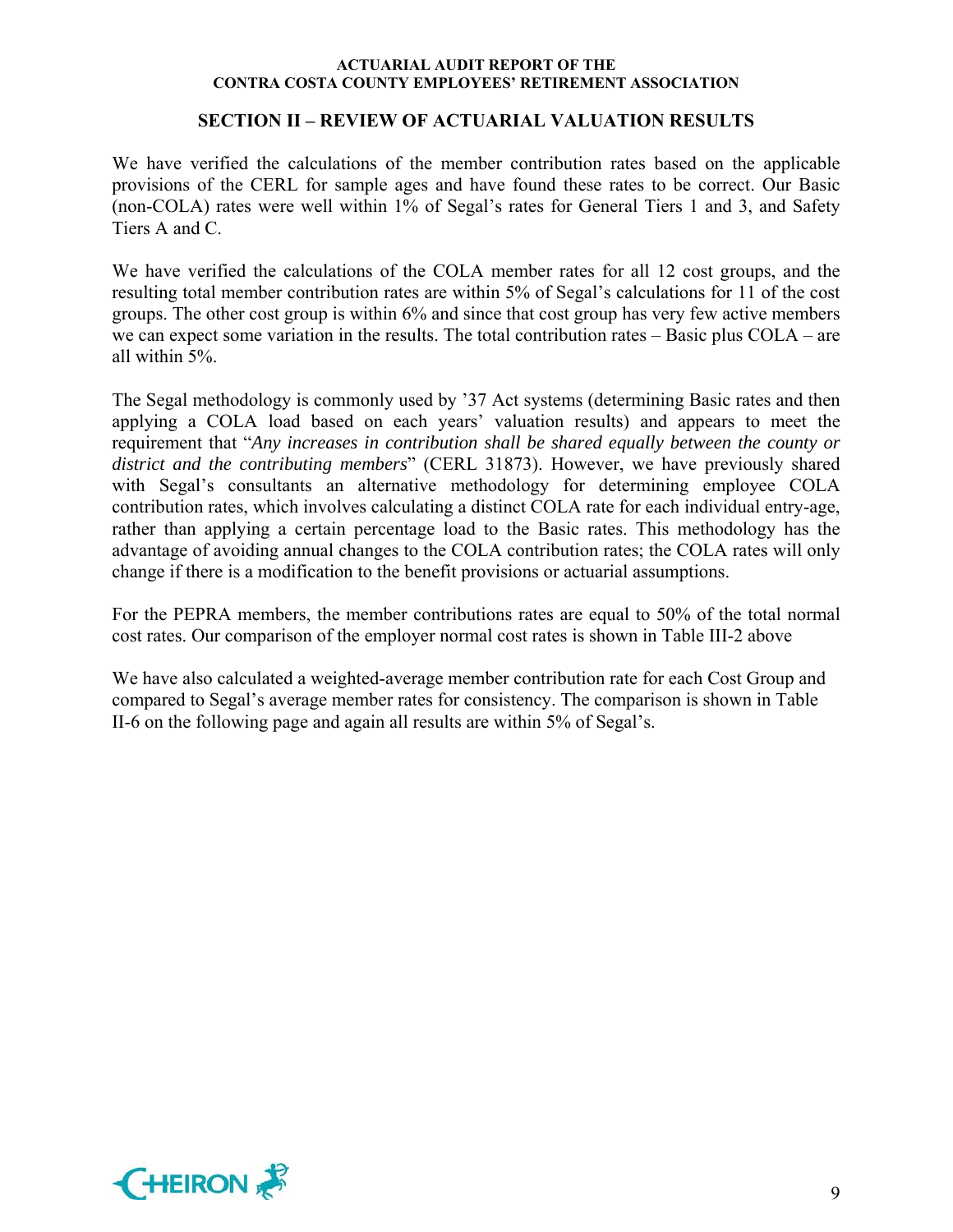#### **SECTION II – REVIEW OF ACTUARIAL VALUATION RESULTS**

| <b>Table II-6</b><br><b>Average Member Contribution Rate Comparison by Cost Group</b> |              |                |              |  |  |  |  |
|---------------------------------------------------------------------------------------|--------------|----------------|--------------|--|--|--|--|
|                                                                                       | <b>Segal</b> | <b>Cheiron</b> | <b>Ratio</b> |  |  |  |  |
| General                                                                               |              |                |              |  |  |  |  |
| Cost Group 1 - County and Small Districts (Tier 1 and 4)                              | 10.82%       | 10.98%         | $102\%$      |  |  |  |  |
| Cost Group 2 - County and Small Districts (Tier 3 and 5)                              | 10.70%       | 10.91%         | 102%         |  |  |  |  |
| Cost Group 3 - Central Contra Costa Sanitary District                                 | 11.29%       | $11.27\%$      | 100%         |  |  |  |  |
| Cost Group 4 - Contra Costa Housing Authority                                         | 11.54%       | 11.72%         | $102\%$      |  |  |  |  |
| Cost Group 5 - Contra Costa County Fire Protection District                           | 11.32%       | 11.31%         | 100%         |  |  |  |  |
| Cost Group 6 - Small Districts (Non-Enhanced Tier 1 and 4)                            | 13.22%       | 13.36%         | 101%         |  |  |  |  |
| <b>Safety</b>                                                                         |              |                |              |  |  |  |  |
| Cost Group 7 - County (Tier A and D)                                                  | 17.99%       | 17.93%         | 100%         |  |  |  |  |
| Cost Group 8 - Contra Costa and East Fire Protection Districts                        | 17.25%       | 17.34%         | $101\%$      |  |  |  |  |
| Cost Group $9$ - County (Tier C and E)                                                | 16.02%       | 16.40%         | 102%         |  |  |  |  |
| Cost Group 10 - Moraga-Orinda Fire District                                           | 17.30%       | 17.37%         | 100%         |  |  |  |  |
| Cost Group 11 - San Ramon Valley Fire District                                        | 16.99%       | 17.21%         | 101%         |  |  |  |  |
| Cost Group 12 - Rodeo-Hercules Fire Protection District                               | 13.39%       | 13.68%         | 102%         |  |  |  |  |

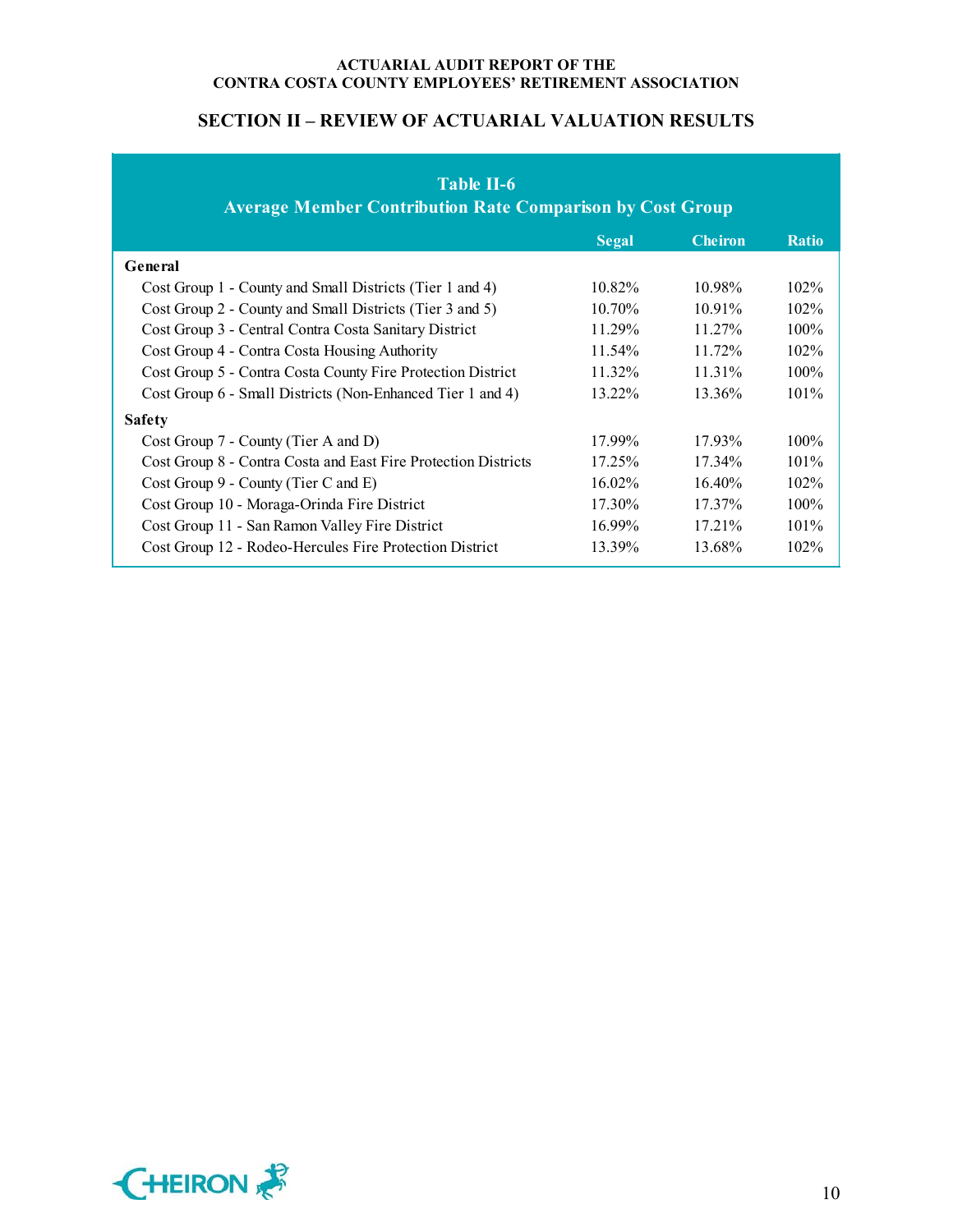### **SECTION II – REVIEW OF ACTUARIAL VALUATION RESULTS**

#### Census Data

The CCCERA Staff and Segal provided us with the data that was used in the December 31, 2018 actuarial valuation. We reviewed the information in both files and find that the data used in the valuation is valid, complete, and contain the necessary data elements for purposes of performing the actuarial valuation of CCCERA.

We also find that the methods and requirements provided in the Actuarial Standard of Practice No. 23 *Data Quality* have been adhered to, to the extent applicable for the valuation of pension plan obligations.

In Table II-7 below, we compare the raw December 31, 2018 data file provided by CCCERA to Segal's processed data file and found only minor differences between the files.

|                                                                  | <b>Table II-7</b> |                 |              |
|------------------------------------------------------------------|-------------------|-----------------|--------------|
| <b>Summary of Member Data Comparison as of December 31, 2018</b> |                   |                 |              |
|                                                                  | <b>Segal</b>      | <b>Cheiron</b>  | <b>Ratio</b> |
| <b>Active Members</b>                                            |                   |                 |              |
| <b>Total Number</b>                                              | 10,021            | 10,037          | 100.2%       |
| Average Age                                                      | 46.2              | 46.2            | 100.0%       |
| Average Service                                                  | 9.9               | 9.8             | 98.9%        |
| Projected Compensation                                           | \$896,390,768     | \$897,085,767   | 100.1%       |
| Average Compensation                                             | \$89,451          | \$89,378        | 99.9%        |
| <b>Account Balances</b>                                          | \$1,104,621,126   | \$1,103,659,963 | 99.9%        |
| <b>Service Retirees</b>                                          |                   |                 |              |
| <b>Total Number</b>                                              | 7,214             | 7,173           | 99.4%        |
| Average Age                                                      | 70.5              | 70.6            | 100.1%       |
| Average Monthly Benefit                                          | \$4,147           | \$4,146         | 100.0%       |
| <b>Disabled Retirees</b>                                         |                   |                 |              |
| <b>Total Number</b>                                              | 908               | 914             | 100.7%       |
| Average Age                                                      | 66.3              | 66.1            | 99.6%        |
| Average Monthly Benefit                                          | \$4,818           | \$4,713         | 97.8%        |
| <b>Beneficiaries</b>                                             |                   |                 |              |
| <b>Total Number</b>                                              | 1,425             | 1,392           | 97.7%        |
| Average Age                                                      | 72.6              | 73.0            | 100.6%       |
| Average Monthly Benefit                                          | \$2,645           | \$2,618         | 99.0%        |
| <b>Vested Terminated Members</b>                                 |                   |                 |              |
| <b>Total Number</b>                                              | 3,477             | 3,410           | 98.1%        |
| Average Age                                                      | 46.5              | 46.5            | 100.0%       |

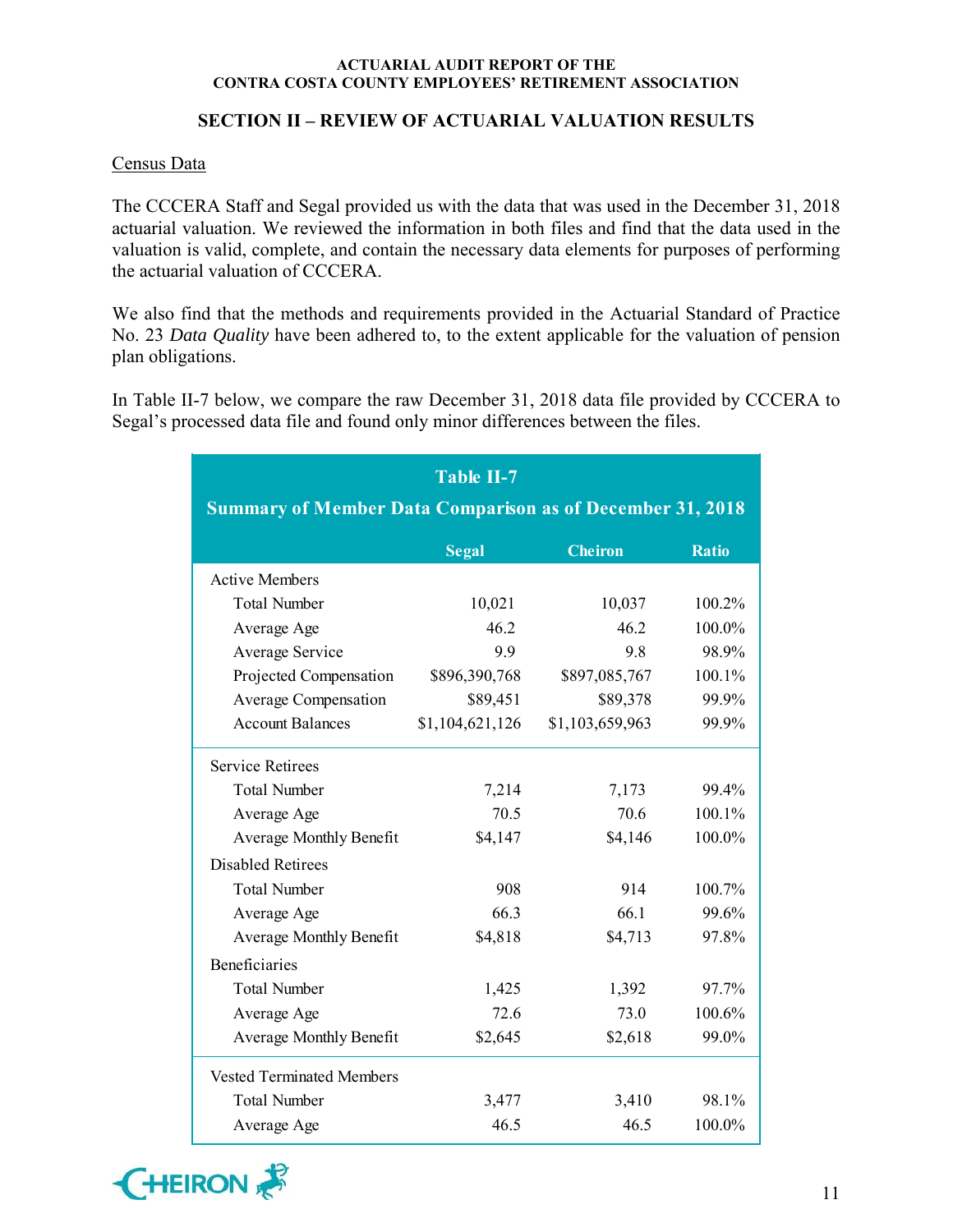### **SECTION II – REVIEW OF ACTUARIAL VALUATION RESULTS**

## **Plan Provisions**

We compared the summary of plan provisions shown in Section 4, Exhibit III of Segal's December 31, 2018 Valuation Report to the benefits in the County Employees'' Retirement Law of 1937 (CERL). In general, the plan provisions shown in Segal's exhibit match what is in the CERL, and based on our close match of the Segal liabilities as part of our parallel valuation, we conclude that Segal has appropriately reflected these provisions in the actuarial valuation.

We have one comment regarding how Segal has coded their valuation system compared to how the Plan is administered. In reviewing information on CCCERA's website and the recent CAFRs, we deduced that since benefit payments are paid at the beginning of the month, the asset value on the valuation date (December 31) includes a liability for "retirement allowances payable" for the December benefit payments. Therefore, the next payments that will be deducted from Plan assets will not occur until approximately one month after the valuation date.

As a result, we would generally code our valuation system to assume that benefit payments will be made at the end of each month. However, we have confirmed with Segal that their valuation system is coded to assume that benefit payments will be paid from plan assets at the beginning of each month, which results in a slightly conservative estimate of the liabilities (by approximately 1/12 of a year of interest, or about 0.58%). If Segal were to adopt an end of month payment assumption, it would lower the employer contribution rates by approximately 0.6% of pay in aggregate.

We also note that in Segal's original draft of the Actuarial Valuation Report dated September 13, 2019, we did not match the calculation of the average employee contribution rate for Cost Group #12 (the Rodeo-Hercules Fire Protection District). Upon further investigation, we determined that the cause of the discrepancy was because Segal was anticipating that the non-enhanced members of this group would continue to make member contributions after reaching 30 years of service.

This did not match our understanding of the CERL provisions governing members under this benefit provision (Section 31664), which states "Contributions shall not be made by safety members having credit for 30 years of continuous service." We brought our concerns to Staff, who researched the issue and found that contributions should in fact cease for these members. CCCERA provided instructions to Segal to revise the valuation results to no longer assume contributions would be made after 30 years of service for these members, at which point our calculations of the average employee rate for this group fell within the desired tolerance level.

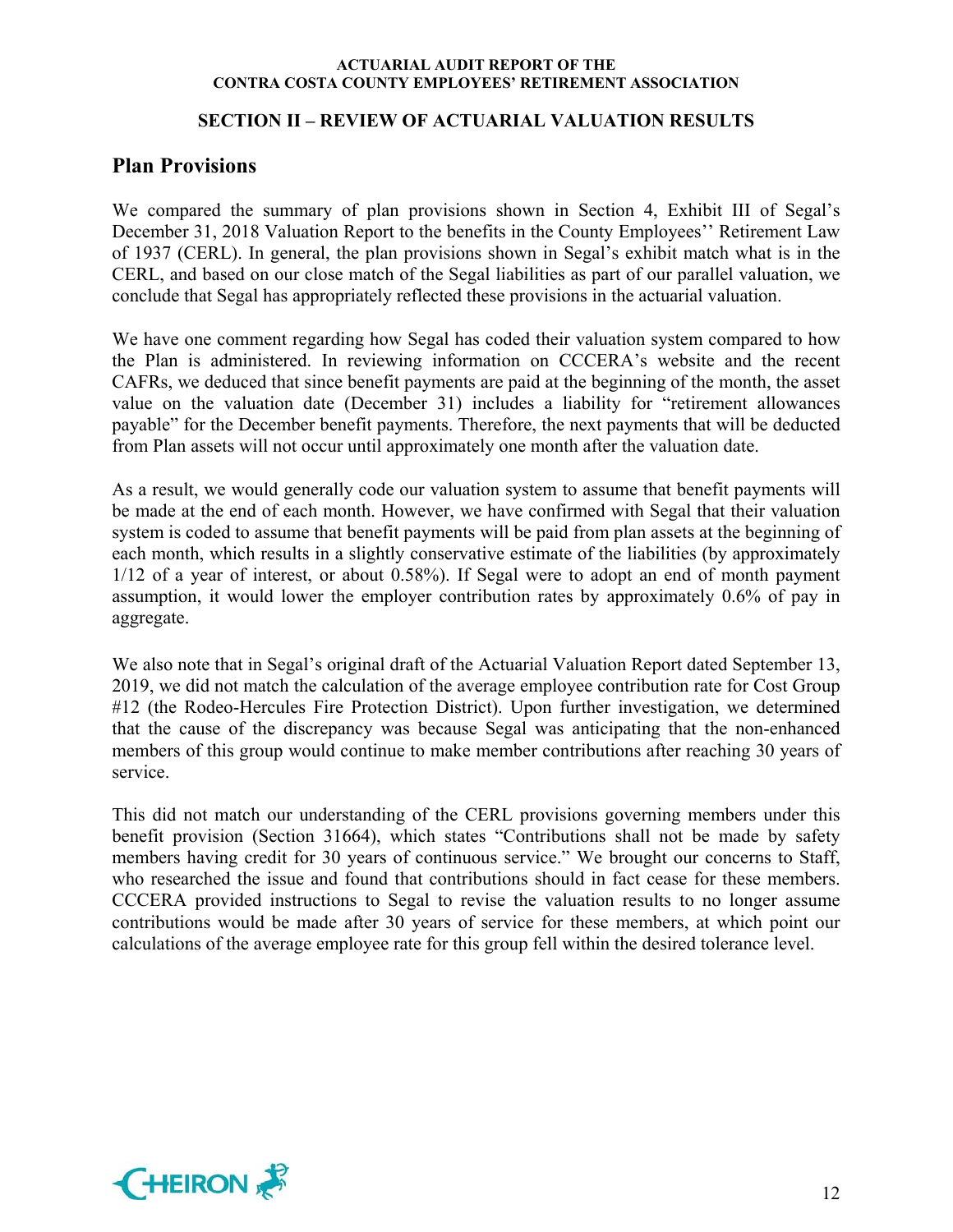### **SECTION III – CONTENTS OF REPORT**

## **Contents of the Reports**

We find the actuarial valuation report to be in compliance with Actuarial Standards of Practice.

### *Projections*

We commend Segal for including projections of the outstanding balance of the Unfunded Actuarial Liability (UAL) and UAL payment projections, if all assumptions are met in future years. However, we believe that the report would be significantly improved and more useful to readers if it contained projections of future Employer contributions, employee contributions, Plan assets, and Plan liabilities. At a minimum, these projections should be based on all assumptions being met. A pension fund is a long-term proposition, and focusing the valuation results primarily on what changed from the prior year to the current year is, in our opinion, not reflective of best practices.

Under CCCERA's asset smoothing method there are gains and losses to be realized over the next four years, if the investment returns actually achieve the target 7.00%. Also, the gradual interplay of the new PEPRA Tiers in slowly reducing the normal costs is normally of interest to stakeholders. These dynamics and their impact on the projected contribution rate and funded status are essential to the communication of the valuation results.

The new Actuarial Standard of Practice on risk (ASOP 51) requires that "*the actuary should assess the risks identified… including the potential effects of the identified risks on the plan's future financial condition. The assessment should take into account circumstances specific to the plan (for example, funding policy…*)" (Section 3.3). The methods for assessing risk (Section 3.4) include the scenario testing suggested in the above paragraph.

We note that on page 8 of the valuation Segal states *"A more detailed assessment of the risks tailored to specific interests or concerns of the Board would provide the Board with a better understanding of the inherent risks and is recommended."* If the projections we recommended be included in the valuation report become part of a risk report, we still maintain that those baseline projections be included in the valuation report. This would enable a reader of the valuation to have complete information about future expectations without having the review a second report.

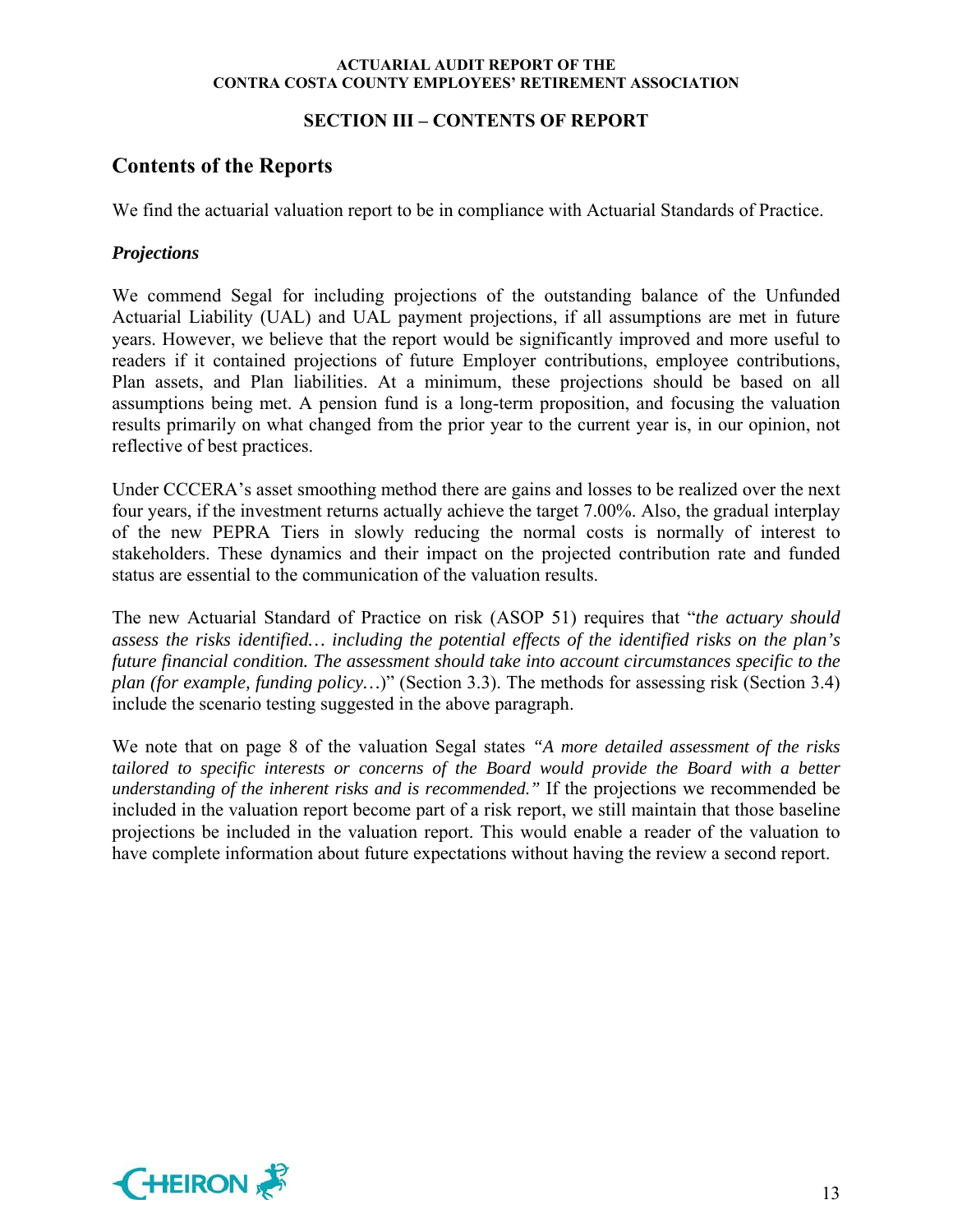### **APPENDIX A – COMPARISON OF EMPLOYER RATES BY RATE GROUP (18 YEAR AMORTIZATION OF UAL DIFFERENCE)**

| <b>Employer Contribution Rate Comparison by Rate Group - General</b> |               |                                                               |              |                |              |
|----------------------------------------------------------------------|---------------|---------------------------------------------------------------|--------------|----------------|--------------|
|                                                                      |               |                                                               | <b>Segal</b> | <b>Cheiron</b> | <b>Ratio</b> |
| Cost Group 1                                                         | Rate Group 1  | County General Tier 1 w/ Courts                               | 27.98%       | 27.11%         | 97%          |
| Cost Group 1                                                         | Rate Group 2  | District General Tier 1 w/o POB                               | 37.08%       | 36.04%         | 97%          |
| Cost Group 1                                                         | Rate Group 3  | District General Tier 1 w/ POB (Moraga)                       | 25.93%       | 24.88%         | 96%          |
| Cost Group 1                                                         | Rate Group 4  | District General Tier 1 w/ UAAL PrePmt (First Five)           | 28.61%       | 27.77%         | 97%          |
| Cost Group 1                                                         | Rate Group 5  | District General Tier 1 w/ UAAL PrePmt (LAFCO)                | 36.05%       | 35.02%         | 97%          |
| Cost Group 1                                                         | Rate Group 6  | County General Tier 4 (3% COLA) w/Courts                      | 24.79%       | 24.18%         | 98%          |
| Cost Group 1                                                         | Rate Group 7  | District General Tier 4 (3% COLA) w/o POB                     | 33.89%       | 33.12%         | 98%          |
| Cost Group 1                                                         | Rate Group 8  | District General Tier 4 (3% COLA) w/ POB (Moraga)             | 22.74%       | 21.96%         | 97%          |
| Cost Group 1                                                         | Rate Group 9  | District General Tier 4 (3% COLA) w/ UAAL PrePmt (First Five) | 25.42%       | 24.85%         | 98%          |
| Cost Group 1                                                         | Rate Group 10 | District General Tier 4 (3% COLA) w/ UAAL PrePmt (LAFCO)      | 32.86%       | 32.09%         | 98%          |
| Cost Group 1                                                         | Rate Group 11 | County General Tier 4 (2% COLA) w/ Courts                     | 23.70%       | 23.07%         | 97%          |
| Cost Group 2                                                         | Rate Group 12 | County General Tier 3 w/ Courts                               | 28.21%       | 27.63%         | 98%          |
| Cost Group 2                                                         | Rate Group 13 | District General Tier 3 w/o POB                               | 37.31%       | 36.57%         | 98%          |
| Cost Group 2                                                         | Rate Group 14 | County General Tier 5 (3/4% COLA) w/ Courts                   | 24.18%       | 23.79%         | 98%          |
| Cost Group 2                                                         | Rate Group 15 | District General Tier 5 (3/4% COLA) w/o POB                   | 33.28%       | 32.72%         | 98%          |
| Cost Group 2                                                         | Rate Group 16 | County General Tier 5 (2% COLA) w/ Courts                     | 23.03%       | 22.54%         | 98%          |
| Cost Group 3                                                         | Rate Group 17 | District General Tier 5 (2% COLA) w/o POB                     | 32.13%       | 31.48%         | 98%          |
| Cost Group 3                                                         | Rate Group 18 | CCCSD General Tier 1                                          | 50.84%       | 50.39%         | 99%          |
| Cost Group 3                                                         | Rate Group 19 | CCCSD General Tier 4 (3% COLA)                                | 45.87%       | 45.27%         | 99%          |
| Cost Group 4                                                         | Rate Group 20 | Contra Costa Housing Authority General Tier 1                 | 43.43%       | 42.49%         | 98%          |
| Cost Group 4                                                         | Rate Group 21 | Contra Costa Housing Authority General Tier 4 (3% COLA)       | 38.99%       | 38.42%         | 99%          |
| Cost Group 5                                                         | Rate Group 22 | CCCFPD General Tier 1                                         | 33.66%       | 33.39%         | 99%          |
| Cost Group 5                                                         | Rate Group 23 | CCCFPD General Tier 4 (3% COLA)                               | 33.63%       | 33.19%         | 99%          |
| Cost Group 5                                                         | Rate Group 24 | CCCFPD General Tier 4 (2% COLA)                               | 30.80%       | 30.23%         | 98%          |
| Cost Group 6                                                         | Rate Group 25 | Non-Enhanced District General Tier 1                          | 16.58%       | 16.47%         | 99%          |
| Cost Group 6                                                         | Rate Group 26 | Non-Enhanced District General Tier 4 (3% COLA)                | 12.76%       | 12.93%         | 101%         |

 **Employer Contribution Rate Comparison by Rate Group - Safety**

|               |               |                                     | <b>Segal</b> | <b>Cheiron</b> | <b>Ratio</b> |
|---------------|---------------|-------------------------------------|--------------|----------------|--------------|
| Cost Group 7  | Rate Group 27 | County Safety Tier A                | 70.90%       | 72.19%         | 102%         |
| Cost Group 7  | Rate Group 28 | County Safety Tier D                | 61.52%       | 61.12%         | 99%          |
| Cost Group 8  | Rate Group 29 | CCCFPD Safety Tier A                | 67.38%       | 68.44%         | 102%         |
| Cost Group 8  | Rate Group 30 | East CCCFPD Safety Tier A           | 113.06%      | 113.68%        | 101%         |
| Cost Group 8  | Rate Group 31 | CCCFPD Safety Tier D                | 56.84%       | 57.44%         | 101%         |
| Cost Group 8  | Rate Group 32 | East CCCFPD Safety Tier D           | 102.52%      | 102.68%        | 100%         |
| Cost Group 8  | Rate Group 33 | CCCFPD Safety Tier E                | 53.85%       | 53.72%         | 100%         |
| Cost Group 9  | Rate Group 34 | County Safety Tier C                | 66.34%       | 66.20%         | 100%         |
| Cost Group 9  | Rate Group 35 | County Safety Tier E                | 58.22%       | 58.10%         | 100%         |
| Cost Group 10 | Rate Group 36 | Moraga-Orinda FD Safety Tier A      | 72.57%       | 72.28%         | 100%         |
| Cost Group 10 | Rate Group 37 | Moraga-Orinda FD Safety Tier D      | 63.39%       | 62.63%         | 99%          |
| Cost Group 11 | Rate Group 38 | San Ramon Safety Tier A             | 78.23%       | 78.87%         | 101%         |
| Cost Group 11 | Rate Group 39 | San Ramon Safety Tier D             | 65.82%       | 66.29%         | 101%         |
| Cost Group 12 | Rate Group 40 | NE Rodeo-Hercules FPD Safety Tier A | 86.58%       | 86.38%         | 100%         |
| Cost Group 12 | Rate Group 41 | NE Rodeo-Hercules FPD Safety Tier D | 80.76%       | 80.22%         | 99%          |

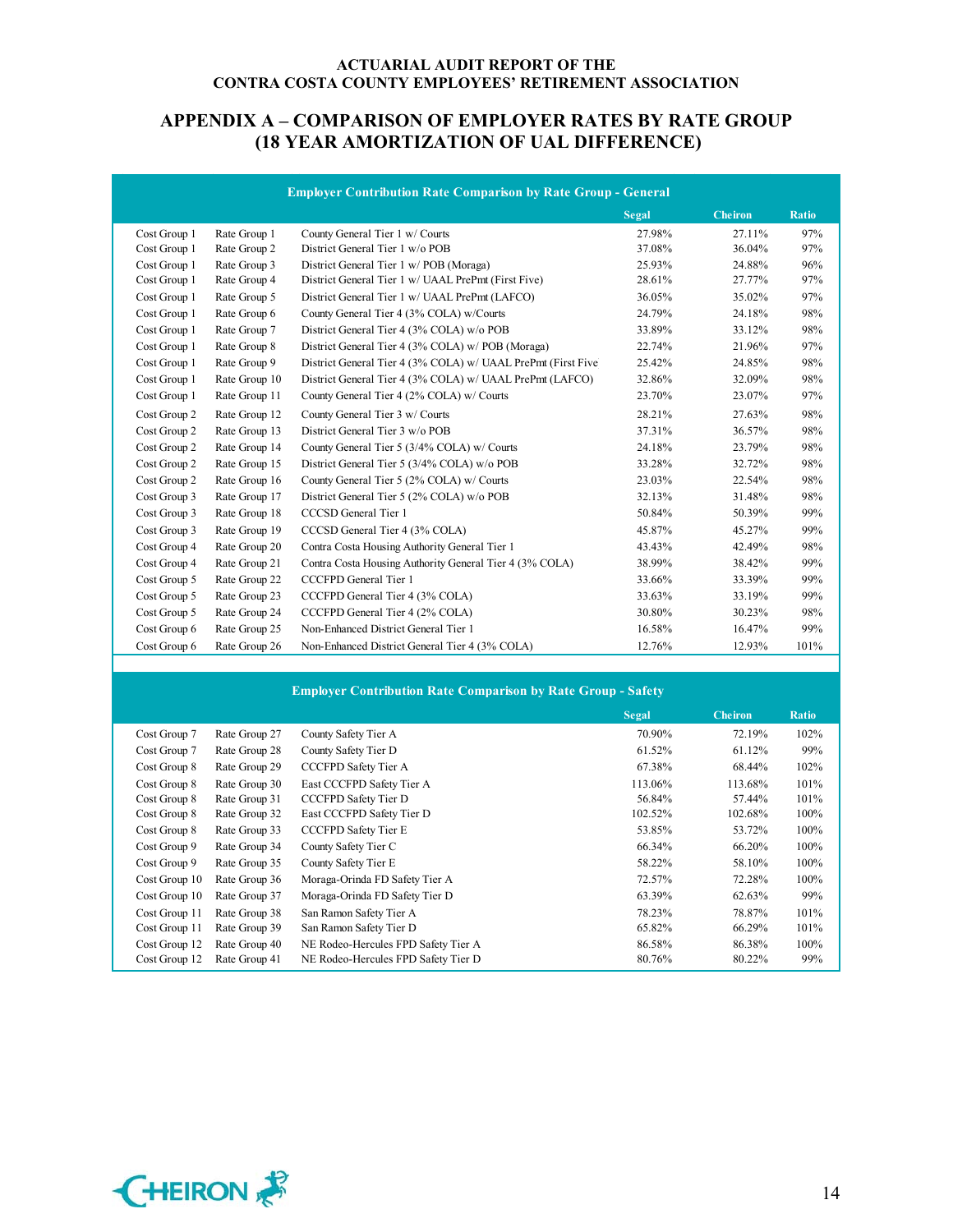### **APPENDIX B – GLOSSARY OF TERMS**

## **1. Actuarial Assumptions**

Estimates of future experience with respect to rates of mortality, disability, turnover, retirement, investment income, and salary increases. Demographic assumptions (rates of mortality, disability, turnover, and retirement) are generally based on past experience, often modified for projected changes in conditions. Economic assumptions (salary increases and investment income) consist of an underlying rate in an inflation-free environment plus a provision for a long-term average rate of inflation.

## **2. Actuarial Gain (Loss)**

The difference between actual experience and actuarial assumption anticipated experience during the period between two actuarial valuation dates, as determined in accordance with a particular actuarial funding method.

## **3. Actuarial Liability**

The Actuarial Liability is the present value of all benefits accrued as of the valuation date using the methods and assumptions of the valuation. It is also referred to by some actuaries as the "accrued liability" or "actuarial accrued liability."

## **4. Actuarial Present Value**

The amount of funds currently required to provide a payment or series of payments in the future. It is determined by discounting future payments at predetermined rates of interest, and by probabilities of payment.

## **5. Actuarial Value of Assets**

The Actuarial Value of Assets equals the Market Value of Assets adjusted according to the smoothing method. The smoothing method is intended to smooth out the short-term volatility of investment returns in order to stabilize contribution rates and the funded status.

## **6. Actuarial Cost Method**

A mathematical budgeting procedure for allocating the dollar amount of the "actuarial present value of future plan benefits" between the actuarial present value of future normal costs and the Actuarial Liability. It is sometimes referred to as the "actuarial funding method."

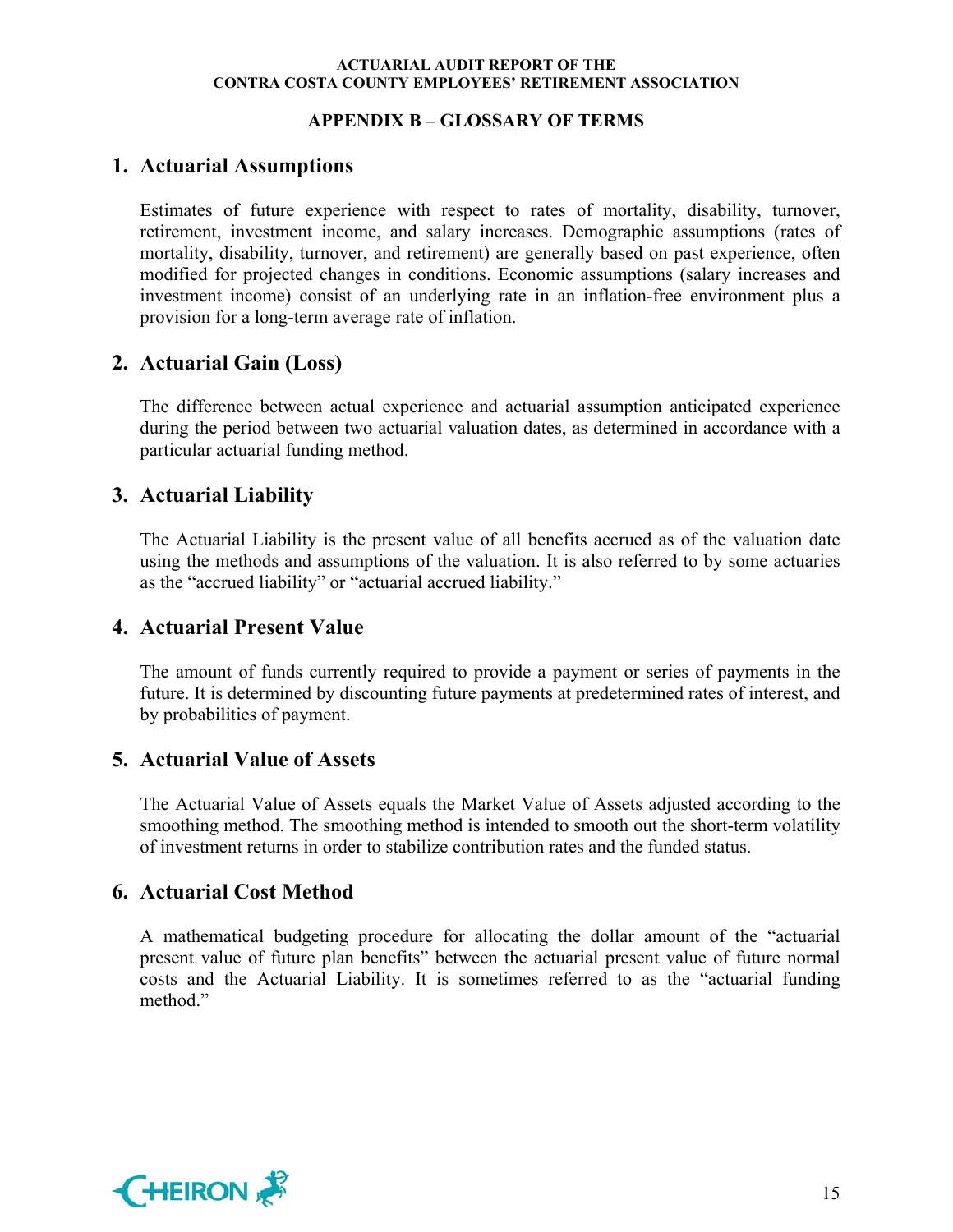### **APPENDIX B – GLOSSARY OF TERMS**

## **7. Funded Status**

The Actuarial Value of Assets divided by the Actuarial Liability. The funded status can also be calculated using the Market Value of Assets.

### **8. Governmental Accounting Standards Board**

The Governmental Accounting Standards Board (GASB) defines the accounting and financial reporting requirements for governmental entities. GASB Statement No. 67 defines the plan accounting and financial reporting for governmental pension plans, and GASB Statement No. 68 defines the employer accounting and financial reporting for participating in a governmental pension plan.

## **9. Market Value of Assets**

The fair value of the Plan's assets assuming that all holdings are liquidated on the measurement date.

## **10.Normal Cost**

The annual cost assigned, under the actuarial funding method, to current and subsequent plan years. It is sometimes referred to as "current service cost." Any payment toward the Unfunded Actuarial Liability is not part of the normal cost.

## **11.Present Value of Projected Benefits**

The estimated amount of assets needed today to pay for all benefits promised in the future to current members of the Plan, assuming all actuarial assumptions are met.

## **12.Present Value of Future Normal Costs**

The actuarial present value of retirement association benefits allocated to future years of service.

## **13.Unfunded Actuarial Liability (UAL)**

The difference between the Actuarial Liability and the Actuarial Value of Assets. This is sometimes referred to as the "unfunded accrued liability."